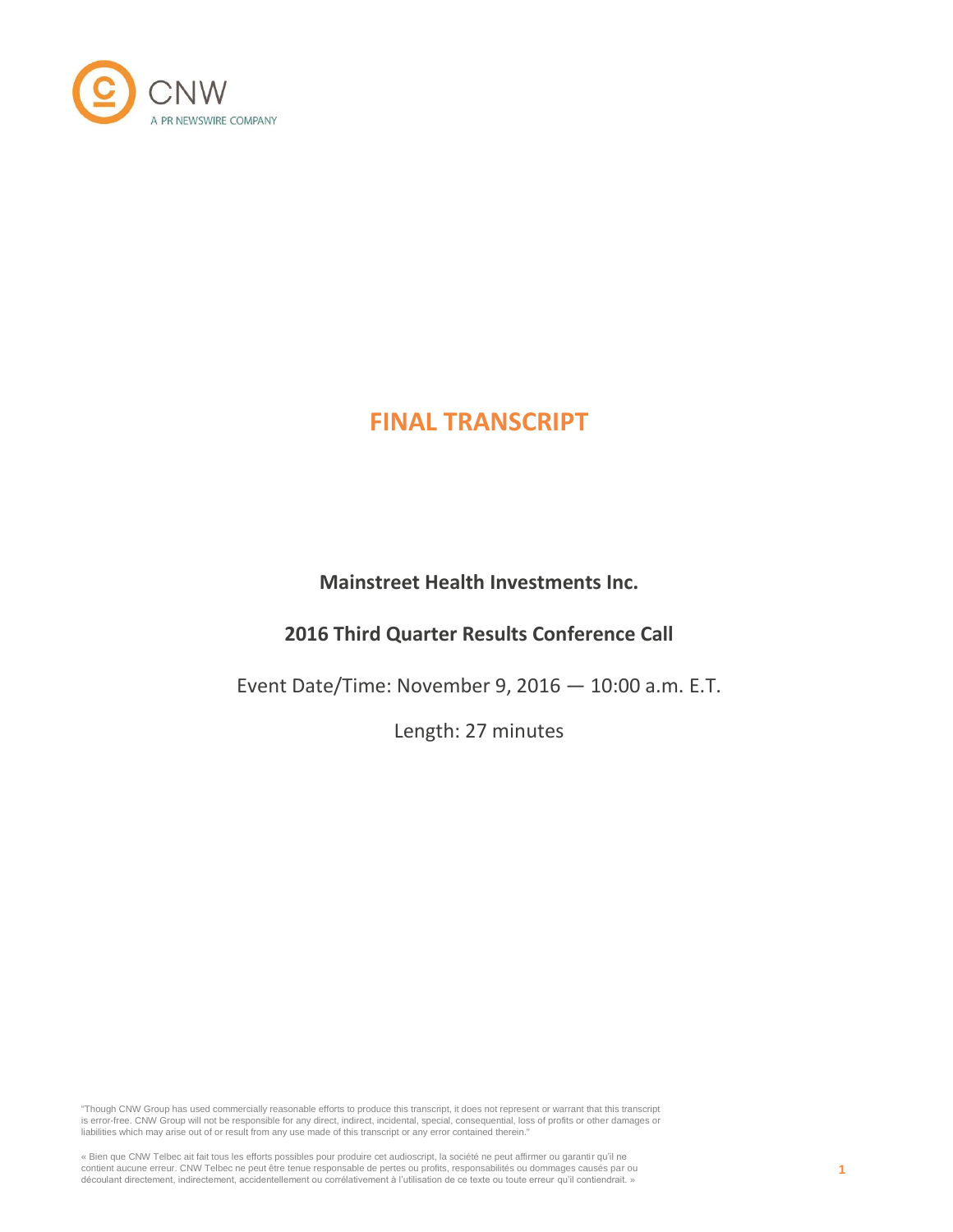

November 9, 2016 — 10:00 a.m. E.T. Mainstreet Health Investments Inc. 2016 Third Quarter Results Conference Call

# **CORPORATE PARTICIPANTS**

**Randy Henry** *Mainstreet Health Investments Inc. — Director, Investor Relations*

**Adlai Chester** *Mainstreet Health Investments Inc. — Chief Executive Officer*

**Scott White** *Mainstreet Health Investments Inc. — President and Chief Operating Officer*

**Scott Higgs** *Mainstreet Health Investments Inc. — Chief Financial Officer*

**Matt Monson** *Mainstreet Health Investments Inc. — Vice President*

# **CONFERENCE CALL PARTICIPANTS**

**Troy MacLean** *BMO Capital Markets — Analyst*

**Jenny Ma** *Canaccord Genuity — Analyst*

**Matt Kornack** *National Bank Financial — Analyst*

**Yashwant Sankpal** *CIBC World Markets — Analyst*

"Though CNW Group has used commercially reasonable efforts to produce this transcript, it does not represent or warrant that this transcript is error-free. CNW Group will not be responsible for any direct, indirect, incidental, special, consequential, loss of profits or other damages or liabilities which may arise out of or result from any use made of this transcript or any error contained therein."

« Bien que CNW Telbec ait fait tous les efforts possibles pour produire cet audioscript, la société ne peut affirmer ou garantir qu'il ne contient aucune erreur. CNW Telbec ne peut être tenue responsable de pertes ou profits, responsabilités ou dommages causés par ou<br>découlant directement, indirectement, accidentellement ou corrélativement à l'utilisation de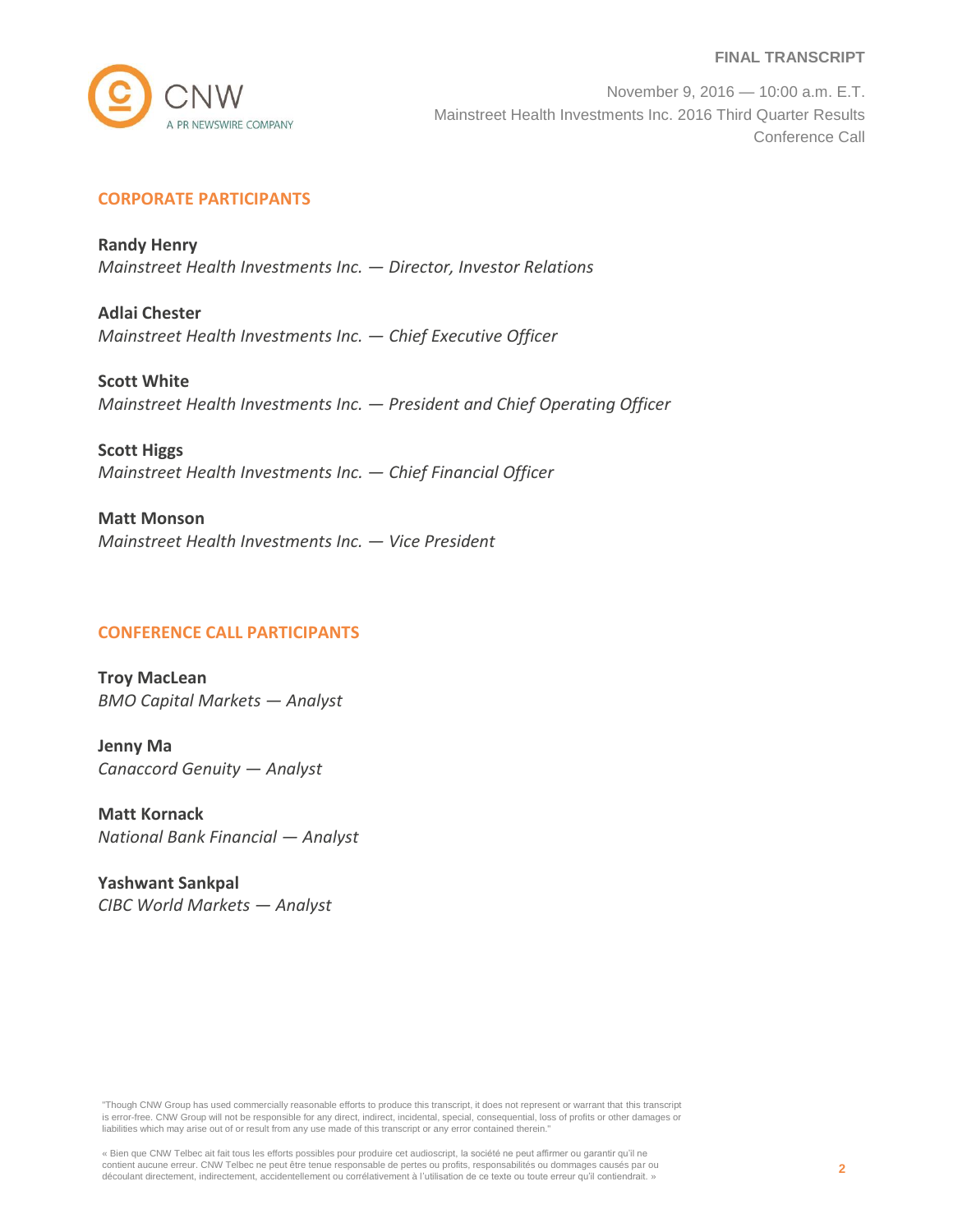

# **PRESENTATION**

#### **Operator**

Good morning, ladies and gentlemen. Welcome to Mainstreet Health Investment's 2016 third quarter results conference call.

I would now like to turn the call over to Randy Henry, Director of Investor Relations. Please go ahead, Mr. Henry.

**Randy Henry** — Director, Investor Relations, Mainstreet Health Investments Inc.

Thank you, Carol. Good morning, everyone, and welcome to our third quarter earnings conference call. With me today are Adlai Chester, Chief Executive Officer; Scott White, President and Chief Operating Officer; and Scott Higgs, Chief Financial Officer. The third quarter earnings release, financial statements, and MD&A are available on our website, and a replay of this call will be available from 1:00 p.m. today until midnight on November 16th.

Just before we get started, please be reminded that today's call may include forward-looking statements regarding our future operations. Such statements involve known and unknown risk and uncertainties that may cause actual results to differ materially from those expressed or implied today. We have identified such factors in our news release and other public filings. And also, as we discuss our performance, please bear in mind that all amounts are in US dollars.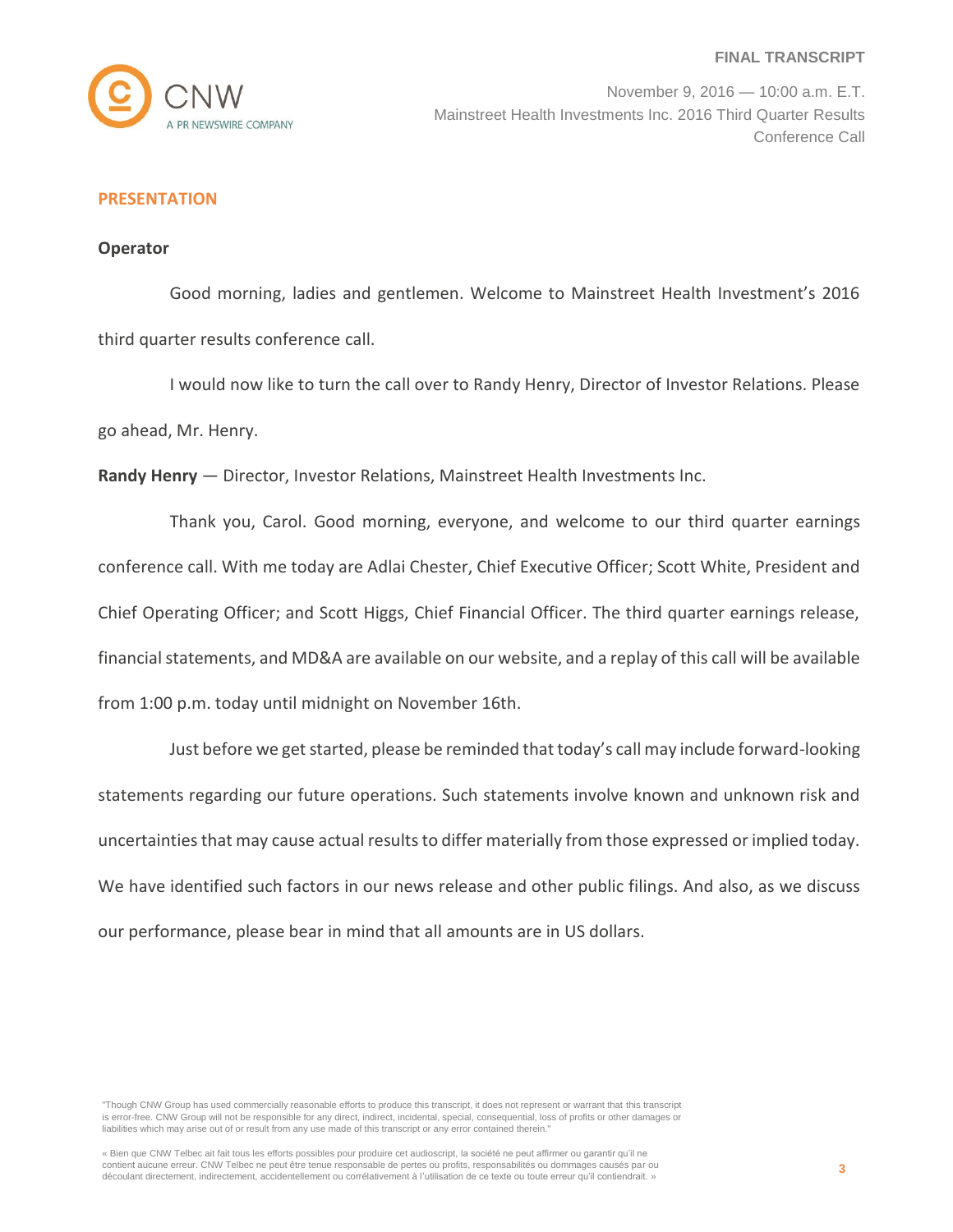

For the call this morning, Adlai will comment on our progress to date, Scott White will provide an update on the recently acquired portfolio, and Scott Higgs will cover the third quarter financial results. We will then open the lines for your questions.

With that, I'll turn the call over to Adlai.

**Adlai Chester** — Chief Executive Officer, Mainstreet Health Investments Inc.

Thanks, Randy. Good morning, everyone. As you know, last week we closed on our previously announced acquisition of seven senior housing and care properties, investment in five mezzanine loans, and the successful internalization of the executive management and support teams. An exceptional first transaction for us. Scott White will provide much more colour on these assets and the mezzanine strategy in just a moment.

I would first like to talk in general about our portfolio and briefly address why we chose to internalize now, and what it means going forward for the Company. After the close of the transaction last week, we now have over \$630 million of assets in our portfolio, a tremendous start for the Company since our initial offering in June of this year. It was a huge accomplishment for us getting this second round of acquisitions finalized and a good testament to the depth and experience of our team.

We have strategically positioned our portfolio with quality operators who understand their business; in some cases, dominate their markets. This is a big consideration in how we select and underwrite deals. We want to have an ongoing relationship with those partners as we look for future

<sup>&</sup>quot;Though CNW Group has used commercially reasonable efforts to produce this transcript, it does not represent or warrant that this transcript is error-free. CNW Group will not be responsible for any direct, indirect, incidental, special, consequential, loss of profits or other damages or liabilities which may arise out of or result from any use made of this transcript or any error contained therein."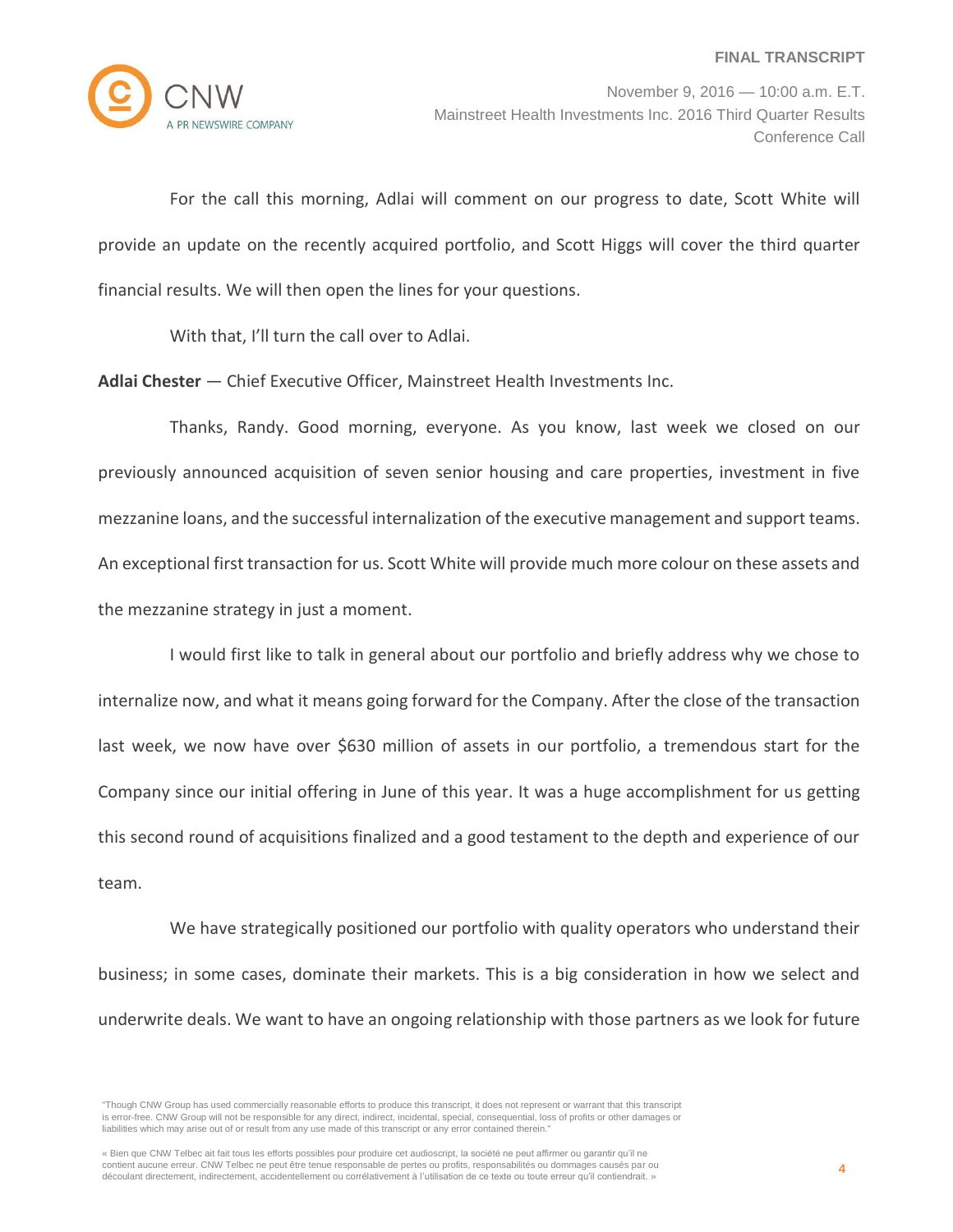

November 9, 2016 — 10:00 a.m. E.T. Mainstreet Health Investments Inc. 2016 Third Quarter Results Conference Call

opportunities to strategically grow. We have outstanding operators in our buildings and are excited to be partnering with them to transform this industry. We look forward to growing our high-quality portfolio through expansion with these operators, as well as new operators. We want to work with those who have the experience and the knowledge to adapt in changing times, while continuing to deliver a high-quality level of care to the consumer.

Speaking of these quality operators, our stabilized portfolio generated EBITDAR and lease coverage of 1.7 times, and EBITDAR coverage of 1.3 times for the trailing 12-month period through Q2 2016. This is in line with our expectations. We work with each of these tenants on an ongoing basis to review and discuss their performances. With all of our new product coming on line through development over the next 24 months, we would expect these coverages to continue to be strong and outpace the rest of the industry.

Let's now talk about our decision to internalize the team. As we said during the initial offering, we had a very strong intention to internalize. We would have done this at the initial offering, but we weren't large enough to make the math work. We needed the portfolio to reach a certain size, to provide a steady income stream from in-place leases. When we identified this most recent group of assets to acquire, we determined we could accomplish our goal of internalization immediately. We think it is an important statement to the market to have been able to internalize so quickly. I think it is also important that I point out that there were no termination fees or internalization fees associated with ending the management agreement with Mainstreet Property Group.

<sup>«</sup> Bien que CNW Telbec ait fait tous les efforts possibles pour produire cet audioscript, la société ne peut affirmer ou garantir qu'il ne contient aucune erreur. CNW Telbec ne peut être tenue responsable de pertes ou profits, responsabilités ou dommages causés par ou découlant directement, indirectement, accidentellement ou corrélativement à l'utilisation de ce texte ou toute erreur qu'il contiendrait. »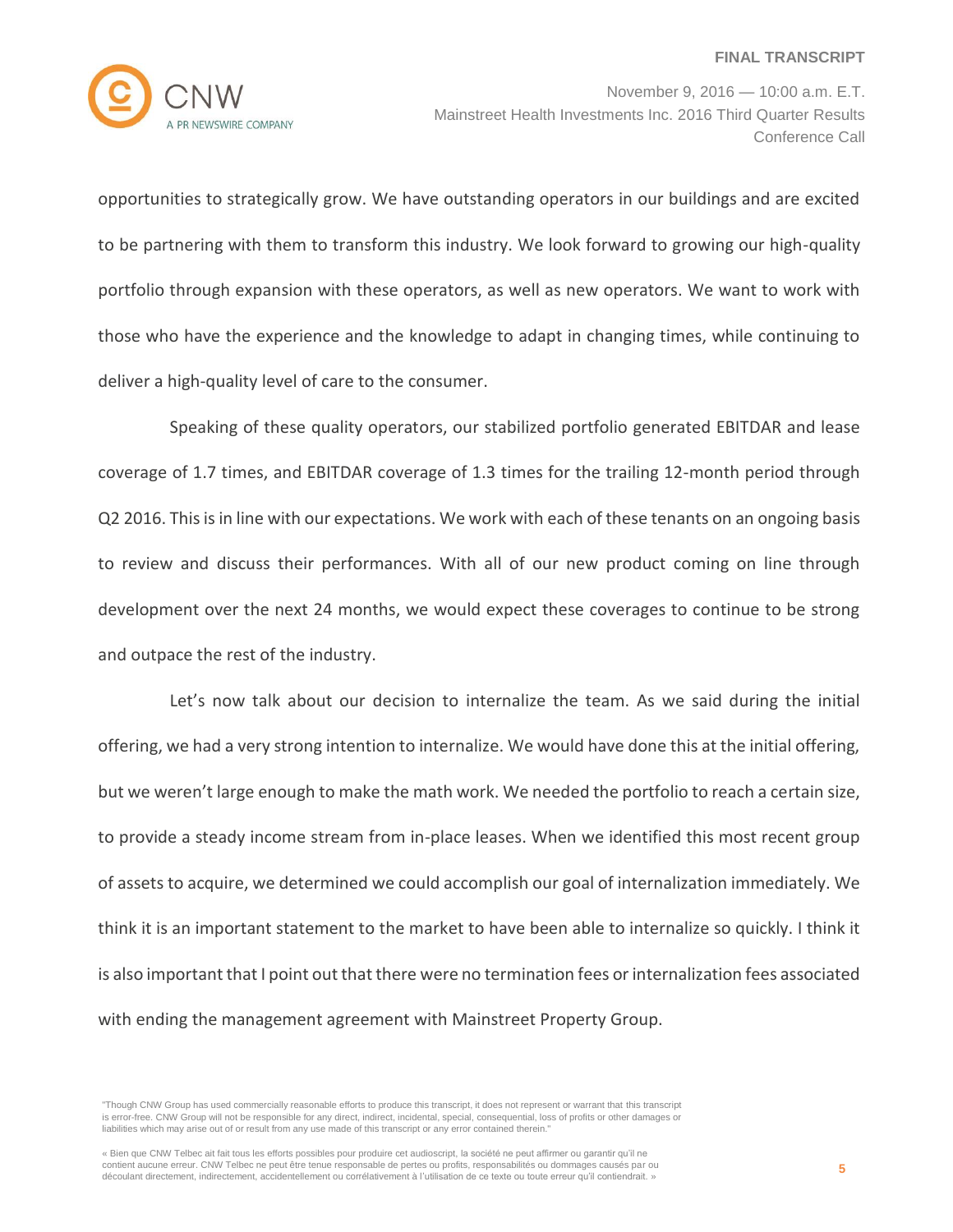

November 9, 2016 — 10:00 a.m. E.T. Mainstreet Health Investments Inc. 2016 Third Quarter Results Conference Call

Further, a new development agreement was entered into with Mainstreet Property Group, keeping that important pipeline in place. We are very excited about the internalization. We are fully dedicated to Mainstreet Health Investments and very proud to have accomplished this so quickly. We believe this is in the best interest, long term, for both our shareholders and our future growth as a company. With the shared services agreement that we entered into with Mainstreet Property Group, we have the ability to utilize existing infrastructure and resources, without having to scale our employees too quickly. The benefit of this internalization is that it gives us a solid management platform to achieve our very aggressive growth goals and maximize shareholder value over the long term.

I will now turn the call over to Scott to comment on the new assets in the portfolio.

**Scott White** — President and Chief Operating Officer, Mainstreet Health Investments Inc.

Thanks, Adlai, and thanks to everyone on this call for your continued support.

From the time we announced our return to the Canadian capital markets, we planned to aggressively build a high-quality portfolio consistent with our investment thesis. We see significant opportunities and believe strongly in the investment thesis. When we came to market as a new company in June of this year, we very clearly and succinctly explained our strategy to build a high-quality portfolio of health care real estate diversified by operator, geography, and type of asset. We also said we would selectively enter the Canadian real estate market for the right transaction, and we said we would internalize the management team. Well, with the closing of the transaction on November 1st, we can

<sup>&</sup>quot;Though CNW Group has used commercially reasonable efforts to produce this transcript, it does not represent or warrant that this transcript is error-free. CNW Group will not be responsible for any direct, indirect, incidental, special, consequential, loss of profits or other damages or liabilities which may arise out of or result from any use made of this transcript or any error contained therein."

<sup>«</sup> Bien que CNW Telbec ait fait tous les efforts possibles pour produire cet audioscript, la société ne peut affirmer ou garantir qu'il ne contient aucune erreur. CNW Telbec ne peut être tenue responsable de pertes ou profits, responsabilités ou dommages causés par ou découlant directement, indirectement, accidentellement ou corrélativement à l'utilisation de ce texte ou toute erreur qu'il contiendrait. »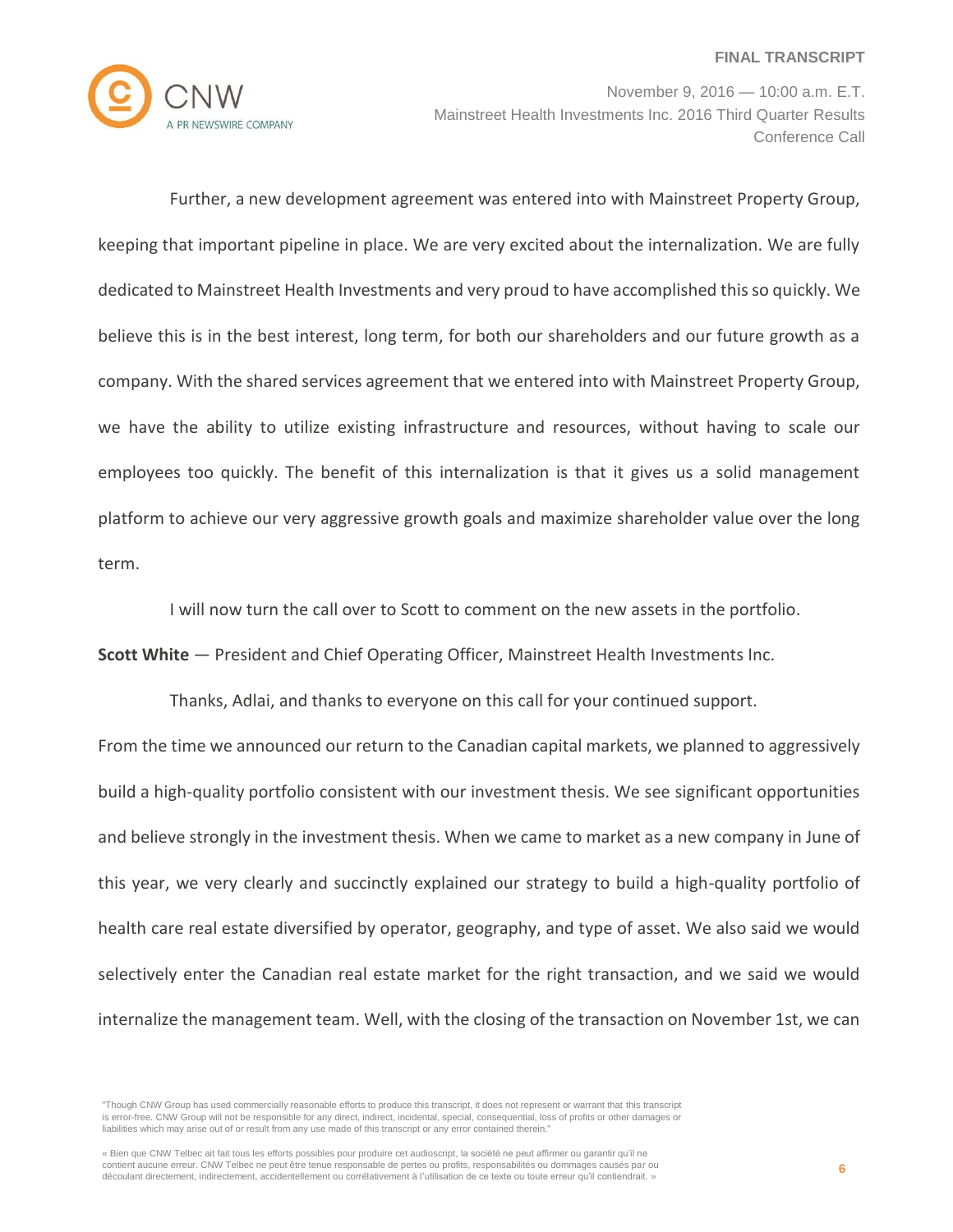

definitively say we have accomplished everything we set out to do at the initial offering, and we did it in less than five months.

Let me now give you a little bit of background on the assets we acquired last week. The acquisition of the four transitional care properties being developed by Mainstreet Property Group provides us with a portfolio of brand-new, beautiful assets, all operated by a high-quality operator, Ensign, who already operates our Topeka transitional care property. Recall, two of these assets are located in Texas and two are in Kansas. We are pleased with the locations and the expansion of our relationship with Ensign. This is a great example of how our partnership with Mainstreet Property Group provides us with an exceptional pipeline of brand-new, off-market opportunities.

The Symphony asset we acquired is another example of how our relationships with key operators lead to opportunities. Symphony completed major renovations to the building in 2015 and 2016, then approached us about owning the asset and expanding our portfolio and relationship with them. We think the location in the affluent suburb of Evanston, Illinois, coupled with Symphony's reputation as a best-in-class operator, makes this a quality addition to the portfolio.

The joint venture with Autumnwood was a perfect vehicle for us to enter the Canadian market. The joint venture initially acquired two assets located in Ontario that were previously owned and operated by Autumnwood. The joint venture also has a right of first opportunity with Autumnwood on future senior housing opportunities, including existing assets, expansions, and new developments. In fact, we announced just yesterday that the joint venture acquired two additional

<sup>&</sup>quot;Though CNW Group has used commercially reasonable efforts to produce this transcript, it does not represent or warrant that this transcript is error-free. CNW Group will not be responsible for any direct, indirect, incidental, special, consequential, loss of profits or other damages or liabilities which may arise out of or result from any use made of this transcript or any error contained therein."

<sup>«</sup> Bien que CNW Telbec ait fait tous les efforts possibles pour produire cet audioscript, la société ne peut affirmer ou garantir qu'il ne contient aucune erreur. CNW Telbec ne peut être tenue responsable de pertes ou profits, responsabilités ou dommages causés par ou découlant directement, indirectement, accidentellement ou corrélativement à l'utilisation de ce texte ou toute erreur qu'il contiendrait. »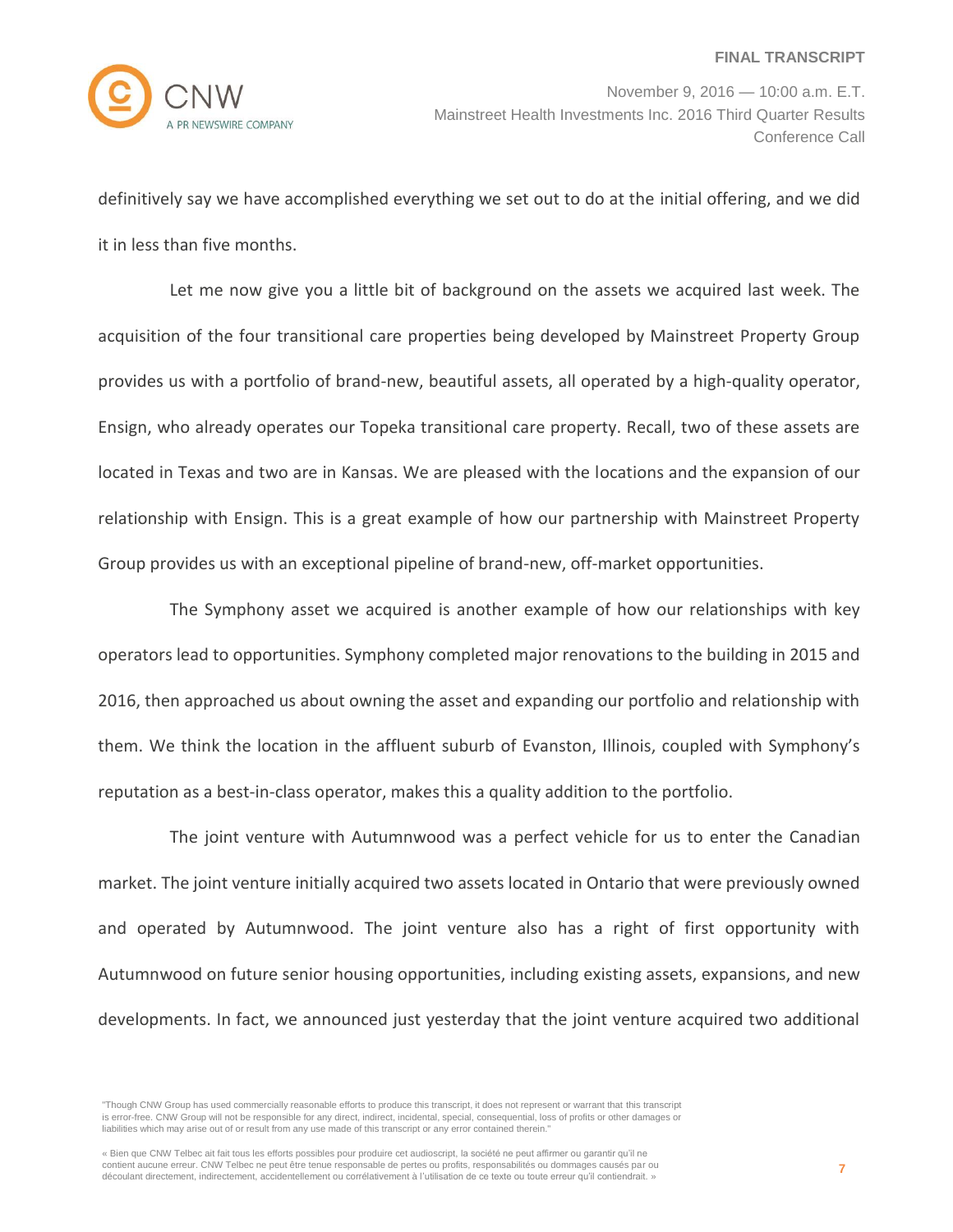

November 9, 2016 — 10:00 a.m. E.T. Mainstreet Health Investments Inc. 2016 Third Quarter Results Conference Call

assets from Autumnwood. We looked at these assets as part of our diligence with Autumnwood and were able to close on them with cash on balance sheet from the over-allotment of the recent offering. We're very pleased to not only have acquired our first assets in Canada, but to be able to partner with Autumnwood.

Finally, I want to highlight our strategy for mezzanine investment. Last week, we announced that we acquired four existing mezzanine investments in Mainstreet Property Group development projects, and we entered into a new mezzanine commitment to finance a Mainstreet Property Group project in Lincoln, Nebraska. We really like the diversity of geographical location and operators on these five projects. Further, we'll use the pipeline we're growing as a result of these loans. As we have mentioned previously, we believe that the ability to secure proprietary development pipeline of transitional care assets for Mainstreet Property Group is a key competitive advantage and differentiator for us.

We now have 10 mezzanine investments on our balance sheet. The projects are spread over four states in Western and Southwestern US. The investments will provide a return of approximately 14 percent, while outstanding, and are a great way for us to maintain an interest in the development pipeline with an exceptional return on the invested capital. All 10 are expected to be completed through 2017.

Recall that as part of the development agreement with Mainstreet Property Group, we have a purchase option on each property we finance with mezzanine investments, meaning we have

<sup>&</sup>quot;Though CNW Group has used commercially reasonable efforts to produce this transcript, it does not represent or warrant that this transcript is error-free. CNW Group will not be responsible for any direct, indirect, incidental, special, consequential, loss of profits or other damages or liabilities which may arise out of or result from any use made of this transcript or any error contained therein."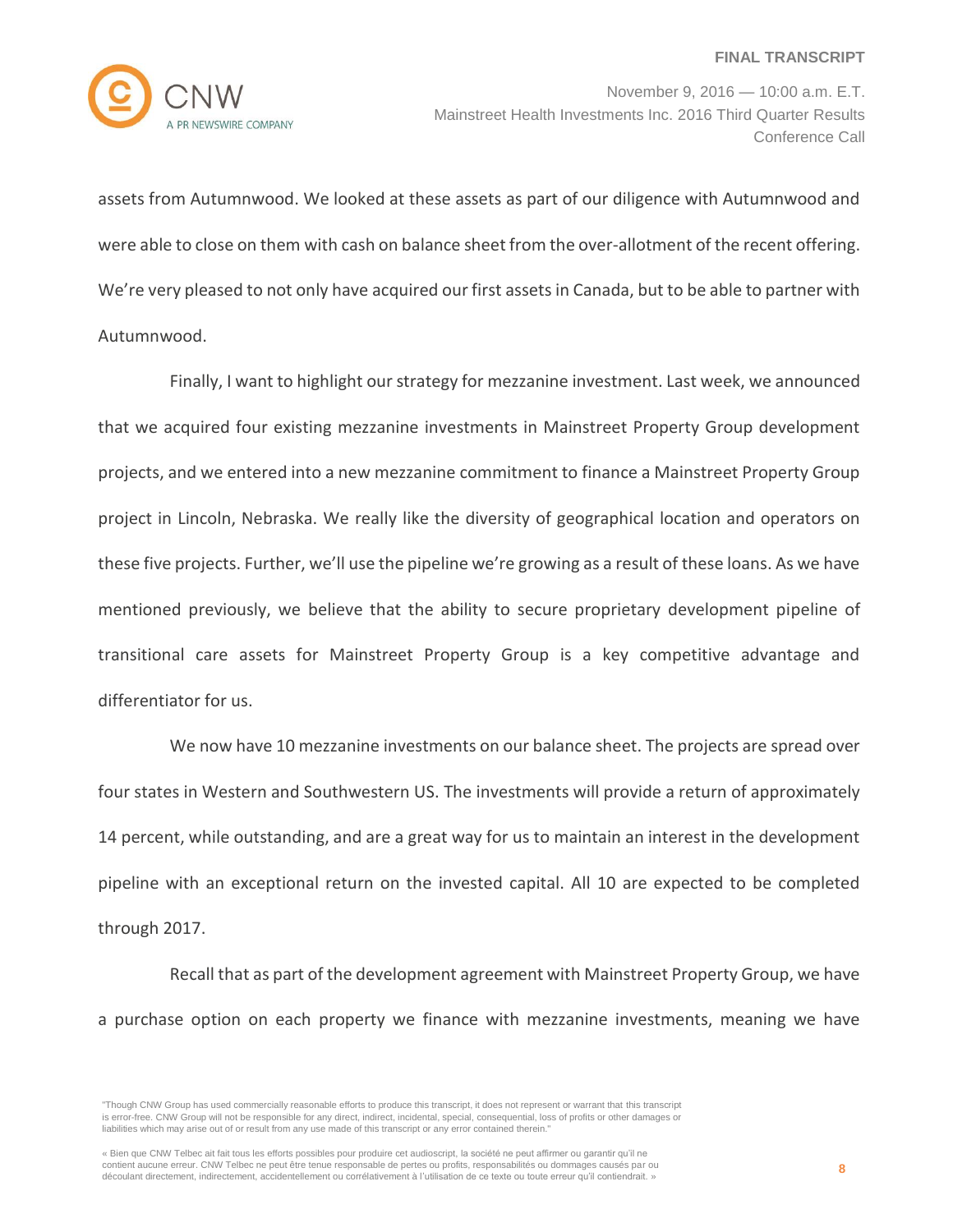

purchase options on all 10 projects. From a strategic standpoint, this is an exceptional way for us to make ongoing accretive investments and build our pipeline. Currently, less than 5 percent of our total assets are invested in development in some fashion. We will look to continue to make additional investments into development, as we believe this is a key component for us to be able to build a highquality portfolio.

With that, I'll turn it over to Scott Higgs.

**Scott Higgs** — Chief Financial Officer, Mainstreet Health Investments Inc.

Thanks, Scott. Let's now turn to a review of our key financial metrics.

We were very pleased with the results of the quarter. AFFO per share was \$0.23 for the quarter and in line with our expectations. We provided a forecast as part of the initial offering, which projected AFFO per share of \$0.24 for the third quarter. The difference is attributable to the additional shares issued with the exercise of the over-allotment option in the June offering, which the forecast did not contemplate. On a gross dollar basis, AFFO was directly in line with the forecast.

A few other items of note on the third quarter results. Revenues were driven by a full quarter of rents on the initial 21 projects acquired as of the initial offering. Ensign began paying rent at our Topeka, Kansas property effective August 1st. Recall from the time we closed on the property in June, until then, we were receiving rent from Mainstreet Property Group under a development lease. We closed on the first Hearth property—the Hearth at Greenpoint—in early August, so the third quarter reflected a portion of rental revenue from that asset.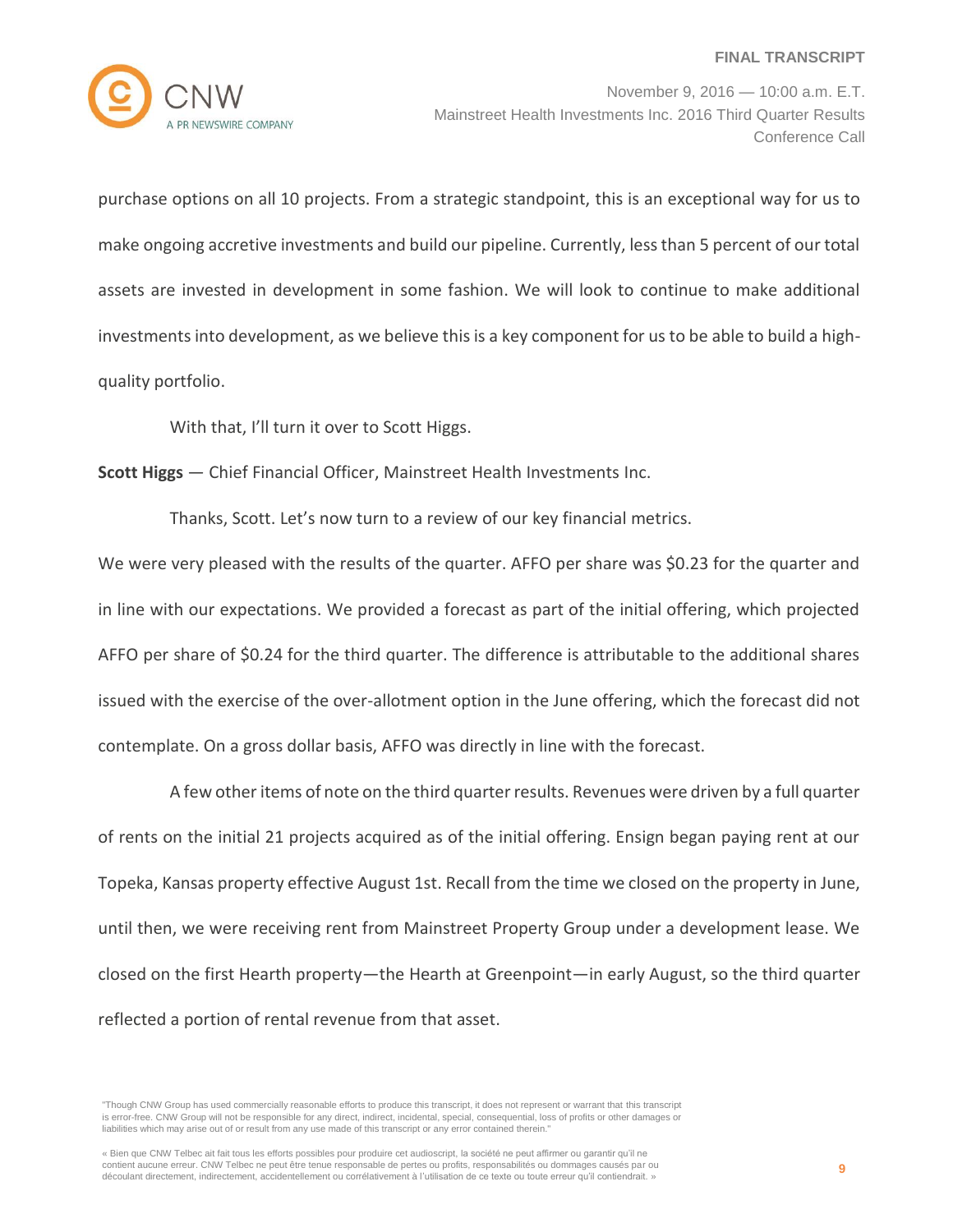

November 9, 2016 — 10:00 a.m. E.T. Mainstreet Health Investments Inc. 2016 Third Quarter Results Conference Call

As you know, we also closed on several strategic acquisitions and transactions subsequent to the quarter. I want to point out a couple of additional subsequent events in addition to the acquisitions previously mentioned.

In October, we closed on the second Hearth asset—the Hearth on James—which was previously announced as part of our June offering. We assumed \$3.7 million of mortgage debt, which bears interest at a fixed rate of 4.1 percent annually. Also, on November 1st, we exercised the accordion feature on our existing credit facility and increased its total capacity from \$200 million to \$285 million. The term loan component of the facility now has a capacity of \$200 million, and the revolver of the credit component has a capacity of \$85 million. We used proceeds from the additional capacity to repay in full three existing mortgages totalling \$35.5 million on the Chesterton, Indiana; Mooresville, Indiana; and Topeka, Kansas properties. We also swapped an additional \$53 million of the term loan in conjunction with the transaction, and the swap is coterminous with the term loan through October 2019 at a fixed rate of 4.2 percent.

Taking into account all subsequent acquisitions and transactions, our debt to gross book value is at 51 percent. We have approximately \$228 million outstanding on our credit facility and approximately 80 percent of our debt is fixed rate. With our conservative balance sheet and the low leverage point, we have the ability to execute on additional acquisitions without coming back to the market to raise incremental capital.

I'll now turn the call back over to Randy.

<sup>«</sup> Bien que CNW Telbec ait fait tous les efforts possibles pour produire cet audioscript, la société ne peut affirmer ou garantir qu'il ne contient aucune erreur. CNW Telbec ne peut être tenue responsable de pertes ou profits, responsabilités ou dommages causés par ou découlant directement, indirectement, accidentellement ou corrélativement à l'utilisation de ce texte ou toute erreur qu'il contiendrait. »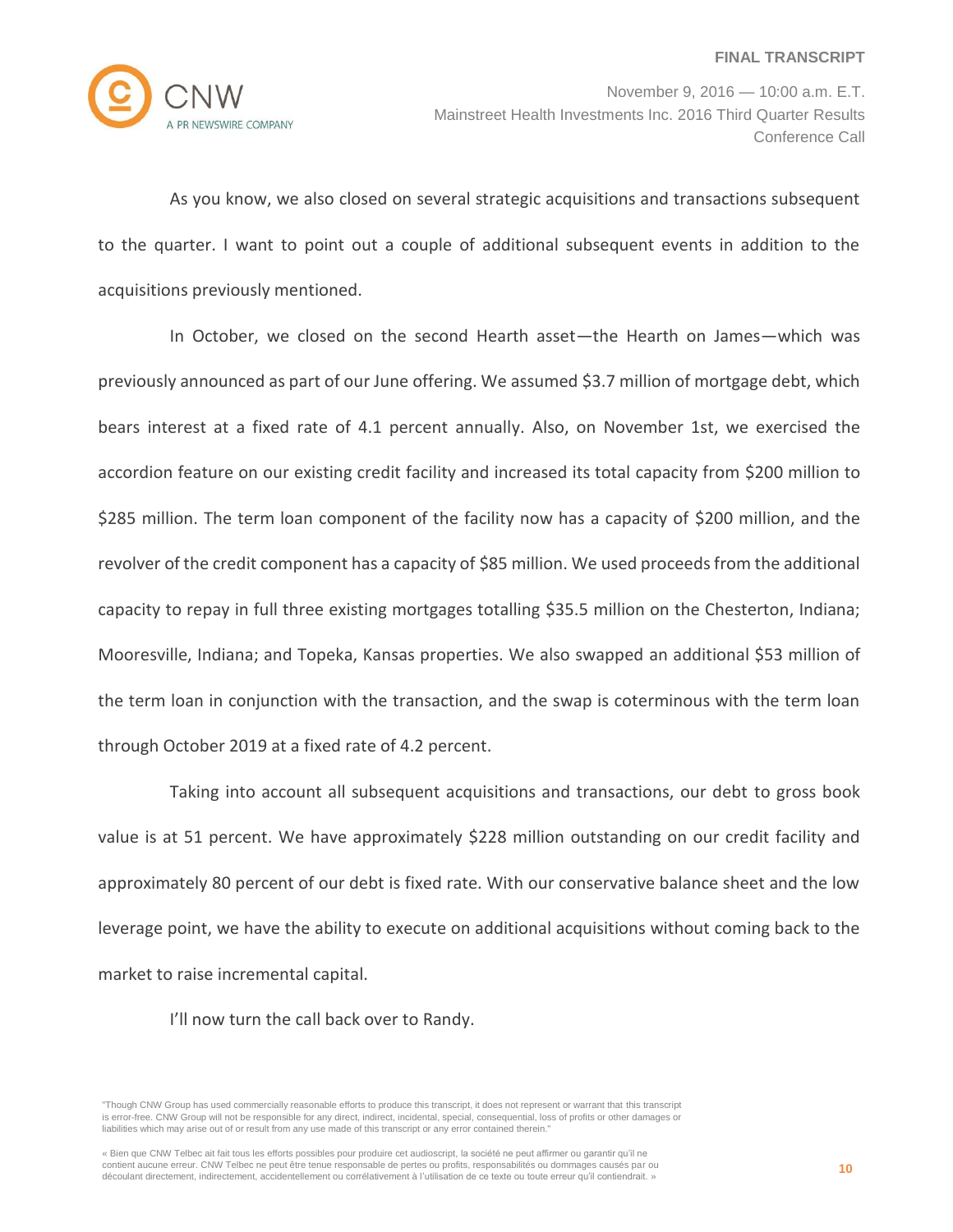

November 9, 2016 — 10:00 a.m. E.T. Mainstreet Health Investments Inc. 2016 Third Quarter Results Conference Call

### **Randy Henry**

Thanks, Scott. And we will now open the line for questions. Carol, could you please walk through the process?

### **Q&A**

#### **Operator**

Absolutely. As a reminder, if you would like to ask a question over the phone at this time,

please press \*, followed by the number 1, on your telephone keypad.

And your first question today comes from the line of Troy MacLean from BMO. Please go

#### ahead.

**Troy MacLean** — BMO Capital Markets

Good morning.

### **Adlai Chester**

Good morning, Troy.

#### **Troy MacLean**

Just with—

## **Adlai Chester**

No questions about politics. Hey ,Troy. No questions about politics. Okay?

### **Troy MacLean**

<sup>«</sup> Bien que CNW Telbec ait fait tous les efforts possibles pour produire cet audioscript, la société ne peut affirmer ou garantir qu'il ne contient aucune erreur. CNW Telbec ne peut être tenue responsable de pertes ou profits, responsabilités ou dommages causés par ou découlant directement, indirectement, accidentellement ou corrélativement à l'utilisation de ce texte ou toute erreur qu'il contiendrait. »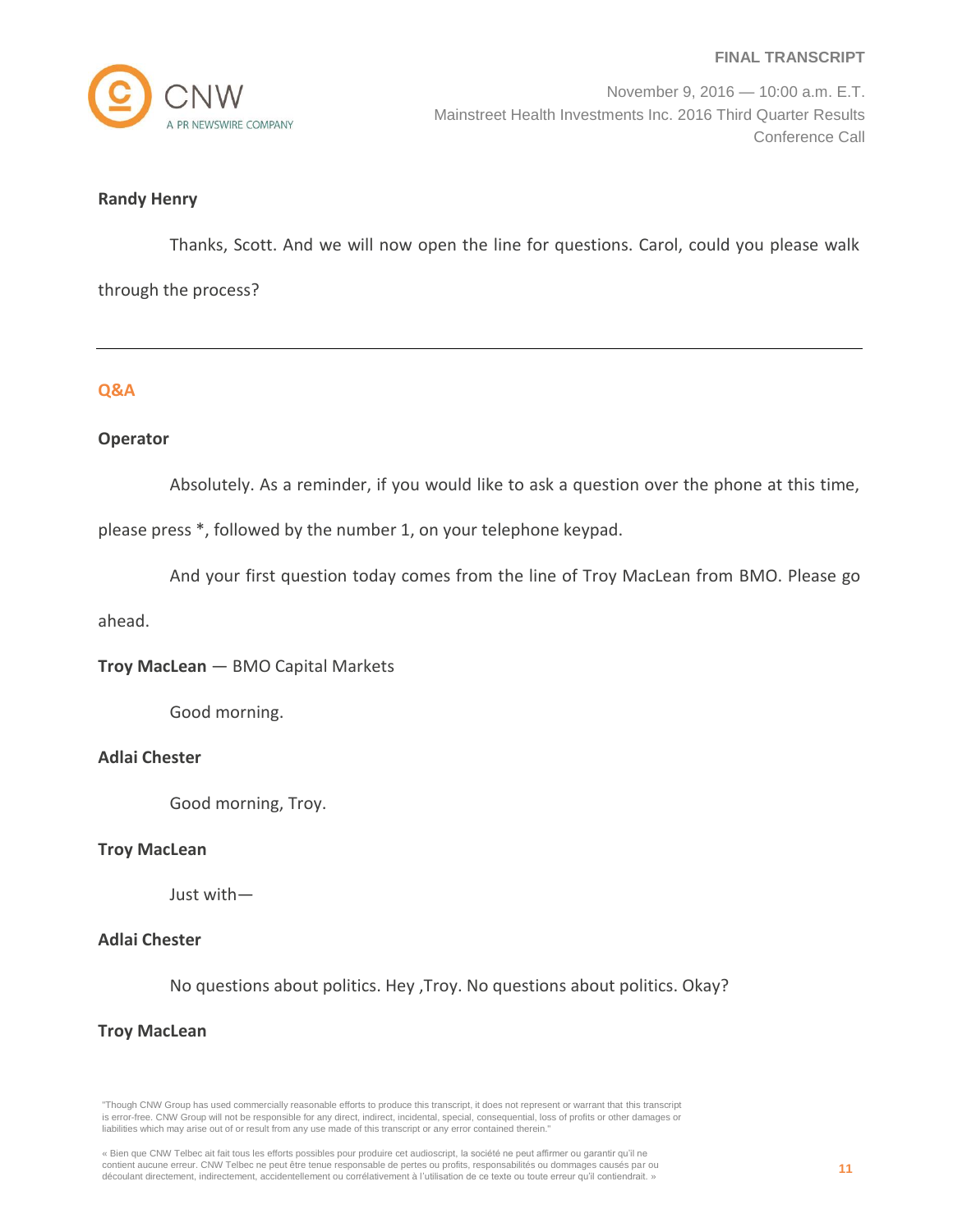

November 9, 2016 — 10:00 a.m. E.T. Mainstreet Health Investments Inc. 2016 Third Quarter Results Conference Call

Okay. Well I wasn't—I wasn't going to have one. But on the Kindred's looking to exit the SNF business, I mean obviously they had no operator in place there. Is that something you would look at? I mean it's obviously a very big portfolio, but would you look to buy something that maybe where an operator leaves, where you could replace it? Or are you looking for more stabilized properties?

#### **Adlai Chester**

Yeah. No. So absolutely we would look at that. The one thing that as we look at all the skilled nursing assets that we acquired, and once again, we're building a diversified portfolio across the spectrum—both skilled nursing transitional care, assisted living, memory care—so across the whole portfolio. With the skilled nursing, we want to acquire assets that are strategic to our partners or even our new partners, and so to the extent that there were assets that would work well within our current network and we felt like would be strategic for our operators, we absolutely look at it. There are buildings that Kindred has that I'm keenly aware of, that are really well-performing assets so—some of them are actually very high quality. So we would be interested in those if it made sense for our existing partners or even new partners that we're working with.

#### **Troy MacLean**

And then just where the cost of equity is at right now. Does that kind of tilt maybe the acquisitions you're looking at? Like are you looking at more SNF stuff today? Because you've talked of doing a third assisted living, a third SNF, a third transitional care. Like are you looking at more higher-yielding stuff now, so you can make it more accretive?

<sup>&</sup>quot;Though CNW Group has used commercially reasonable efforts to produce this transcript, it does not represent or warrant that this transcript is error-free. CNW Group will not be responsible for any direct, indirect, incidental, special, consequential, loss of profits or other damages or liabilities which may arise out of or result from any use made of this transcript or any error contained therein."

<sup>«</sup> Bien que CNW Telbec ait fait tous les efforts possibles pour produire cet audioscript, la société ne peut affirmer ou garantir qu'il ne contient aucune erreur. CNW Telbec ne peut être tenue responsable de pertes ou profits, responsabilités ou dommages causés par ou découlant directement, indirectement, accidentellement ou corrélativement à l'utilisation de ce texte ou toute erreur qu'il contiendrait. »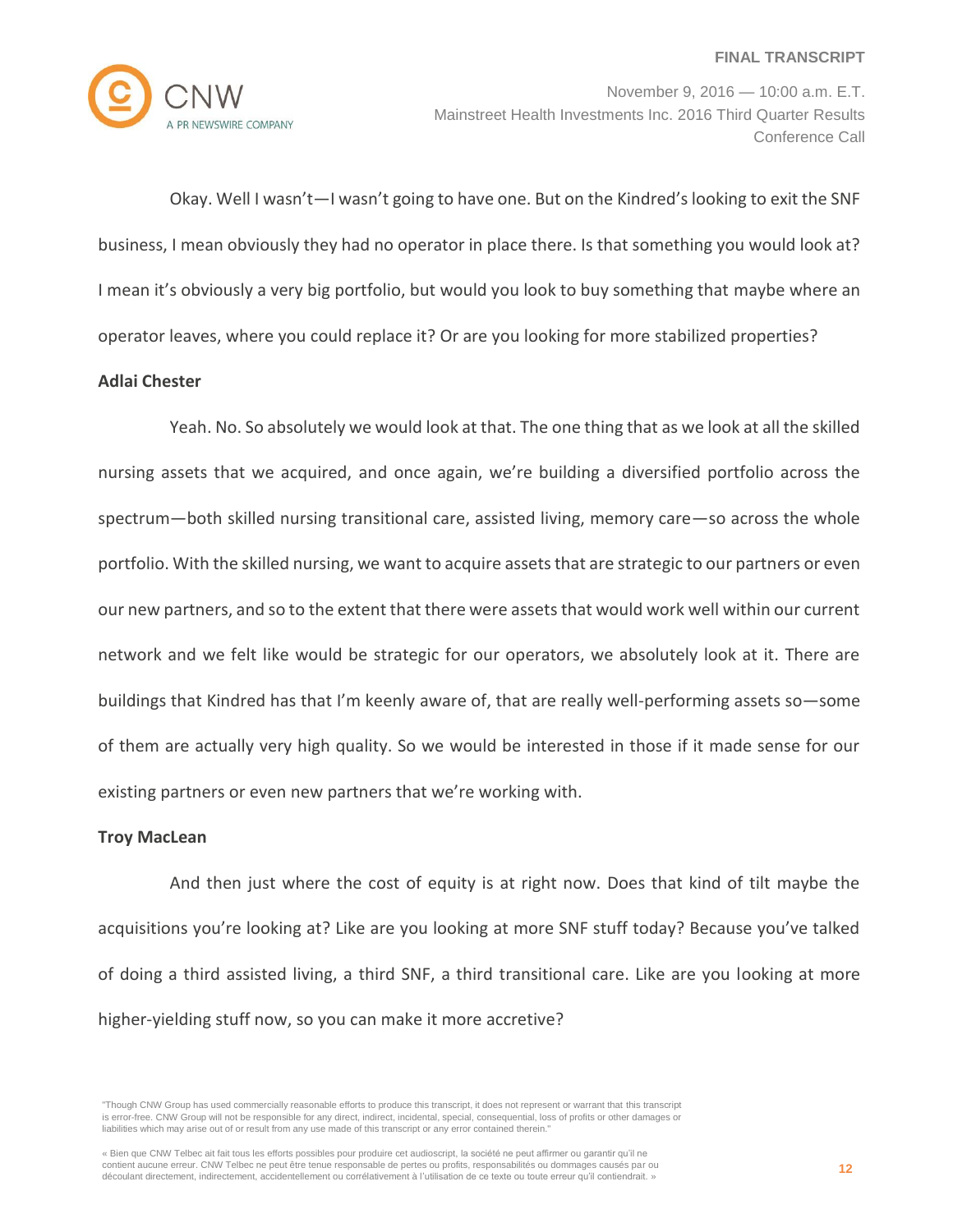

November 9, 2016 — 10:00 a.m. E.T. Mainstreet Health Investments Inc. 2016 Third Quarter Results Conference Call

#### **Adlai Chester**

Yeah. The one thing that we're—in building up the diversified portfolio, we're going to make sure that we're constantly keeping an eye on what you just said, which is right now our equity cost is probably not where we'd want it, to go out buy a bunch of independent living, as an example; but we're going to continue to try and make sure we partner the skilled nursing with senior housing in transactions. We don't want to go down the path of just buying long-term care, because that won't ultimately accomplish our goal, but I think we still believe that we can partner it with senior housing and hit that yield in the high 7s, which is still going to be extremely accretive for our shareholders.

## **Troy MacLean**

And then the stable—the coverage ratio for the stabilized portfolio was 1.3. Were there any operators that were well below this average? Or is that pretty consistent across the board?

### **Adlai Chester**

No. That's very consistent. We had some that were performing better than we anticipated, that we didn't get the full reporting with them, which you'll see next quarter, because the timing of some of the assets that came on—but that's across the board. And one thing we'd like to point out is, we do like the—looking at the EBITDARM as well—because of the way a lot of our leases are structured. It's probably more indicative of the coverage.

# **Troy MacLean**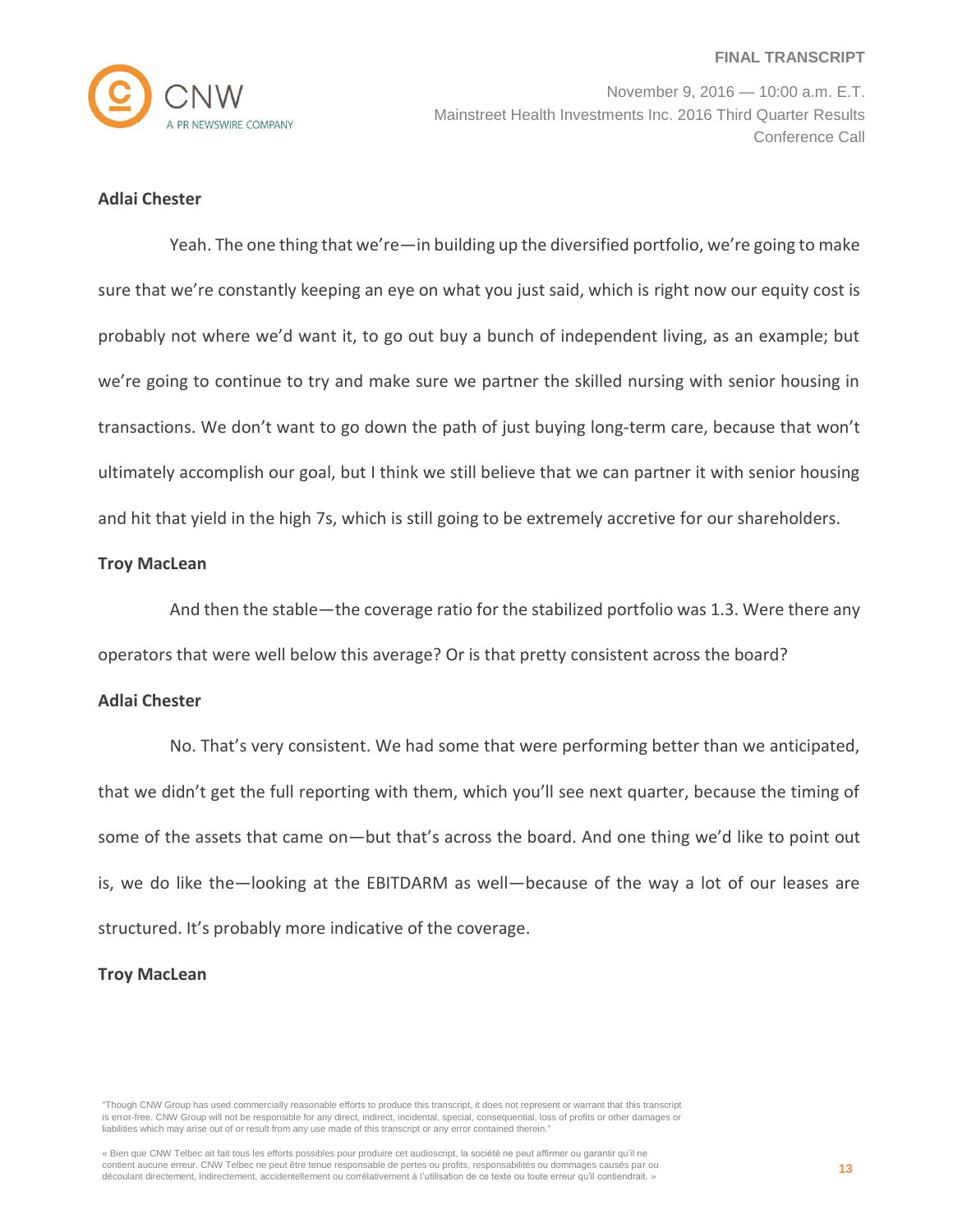

And then just finally. On the last call, you talked about you're seeing cap rates kind of come up in some parts of the space. Has that been consistent this quarter? Have you seen kind of  $$ especially for SNF assets—have you see cap rates come up from the deals you're seeing?

## **Adlai Chester**

Yeah. In fact I'm going to turn it over to—I have Matt Monson here with me, who heads up a lot of our acquisition efforts, and he and I were just talking about this yesterday, so I'm going to kick it to him to kind of answer that question, Troy.

**Matt Monson** — Vice President, Mainstreet Health Investments Inc.

Yeah. I'll keep it short. Troy, very, very little movement at this point. There's been a little bit as far as cap rate expansion, if you will, but with the number of skilled assets that have actually hit the markets, we expect that pricing's going to change on those long-term care assets.

# **Adlai Chester**

Especially in the tertiary markets. I think you're going to see, as a lot of these hit the markets over the next six months, the ones that are not in the top MSAs, you're going to definitely see the cap rate go up on them.

# **Troy MacLean**

Okay. Thanks for the colour. I'll turn it back now.

# **Operator**

<sup>«</sup> Bien que CNW Telbec ait fait tous les efforts possibles pour produire cet audioscript, la société ne peut affirmer ou garantir qu'il ne contient aucune erreur. CNW Telbec ne peut être tenue responsable de pertes ou profits, responsabilités ou dommages causés par ou découlant directement, indirectement, accidentellement ou corrélativement à l'utilisation de ce texte ou toute erreur qu'il contiendrait. »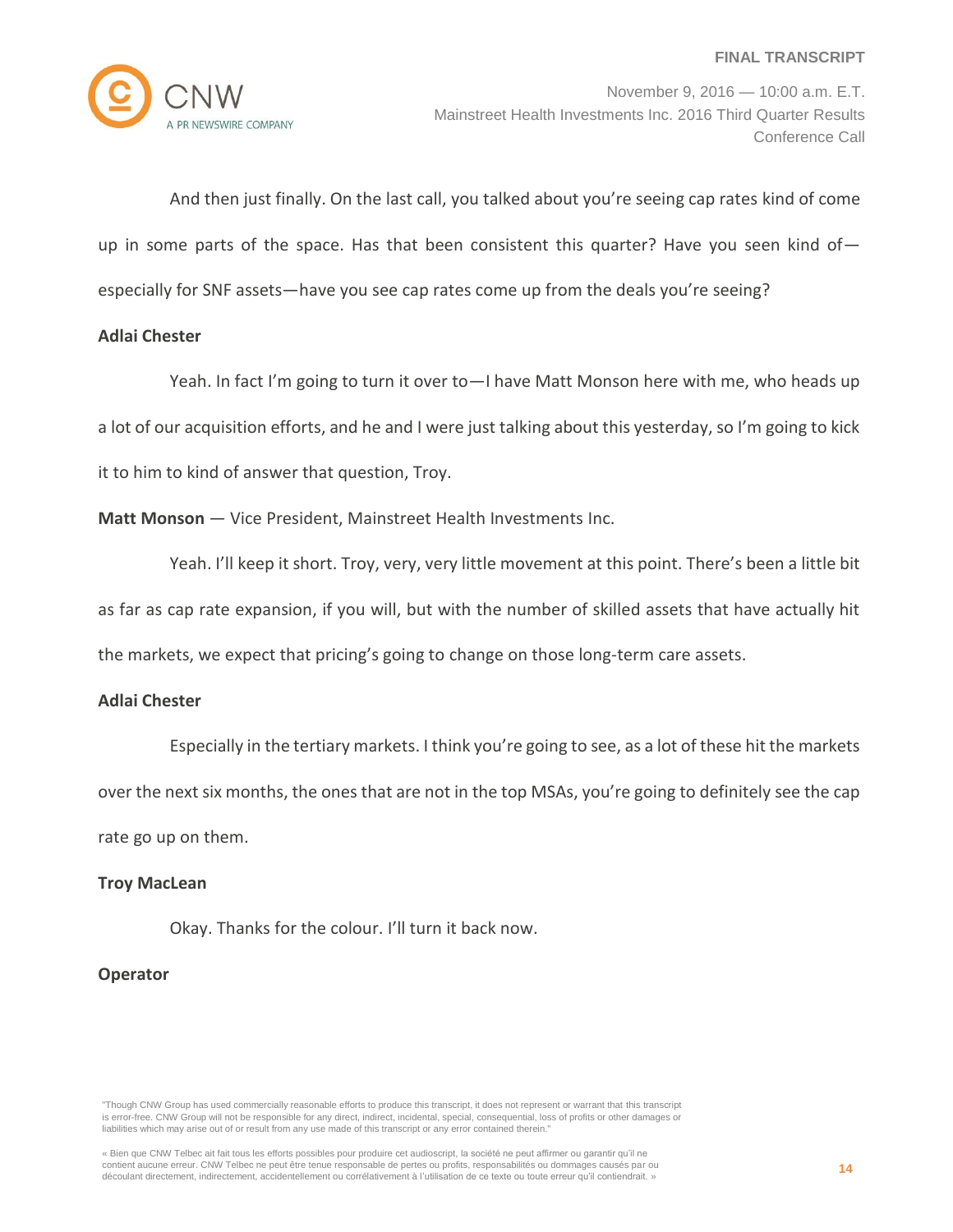

Your next question this morning comes from the line of Jenny Ma from Canaccord Genuity. Please go

ahead.

# **Jenny Ma** — Canaccord Genuity

Hi. Good morning, everyone.

# **Adlai Chester**

Hey, Jenny.

# **Scott White**

Hey, Jenny.

# **Scott Higgs**

Good morning, Jenny.

### **Jenny Ma**

Wanted to ask about the mezzanine loan extension for the quarter. That was the Lincoln,

Nebraska asset—is that correct?

# **Adlai Chester**

The \$3.5 million was Lincoln, Nebraska, yep.

#### **Jenny Ma**

So the \$3.7 that was extended in Q3, was that a different mezzanine loan?

### **Adlai Chester**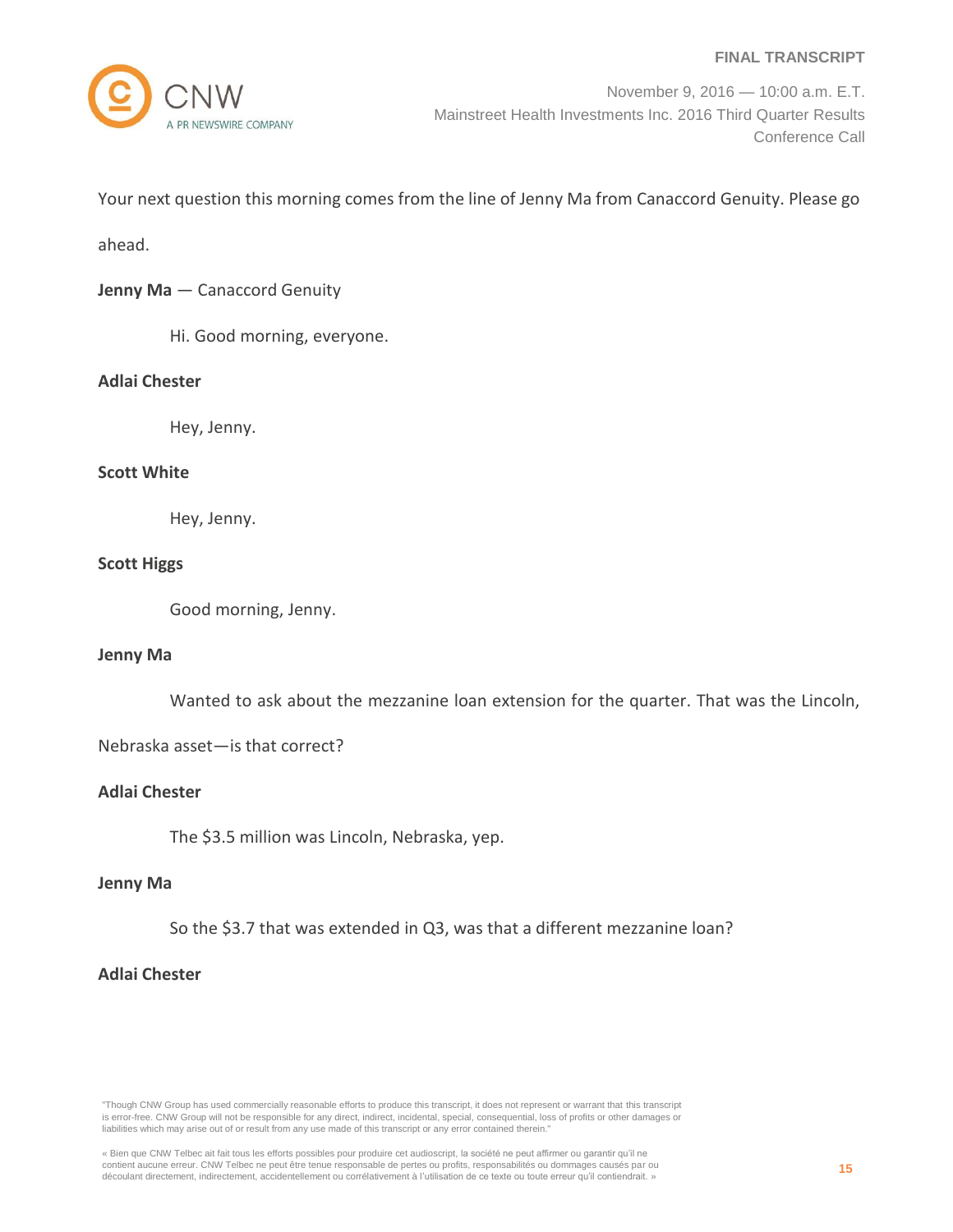

# Yeah. So that was what we'd announced at Q2—the additional three that we invested in, in

the Southwest portfolio.

#### **Jenny Ma**

Okay. Okay. So the rest of them are going to come in in Q4?

### **Adlai Chester**

Yes.

#### **Jenny Ma**

Okay. Gotcha. As far as your partnership with Autumnwood. I'm wondering, for the shares that were issued to them, if there was a lockup period involved?

#### **Scott White**

Yeah. It's 12 months. It's actually a tiered release, and we can get you some additional details on it, but it's essentially—it's a third, a third, a third. So they're incentivized to hold on to it, starting in month 4 and then month 8 and then month 12.

#### **Jenny Ma**

Okay. And then I know you can't speak for them, but can you give us some colour on what kind of activities they're doing in their market? Looks like it's just Ontario now. And I understand they own six assets in total, including the ones that they've sold 50 percent interest to you. So are you able to shed any light on what their plans are, as far as growth? And what kind of markets they be looking to build in?

<sup>&</sup>quot;Though CNW Group has used commercially reasonable efforts to produce this transcript, it does not represent or warrant that this transcript is error-free. CNW Group will not be responsible for any direct, indirect, incidental, special, consequential, loss of profits or other damages or liabilities which may arise out of or result from any use made of this transcript or any error contained therein."

<sup>«</sup> Bien que CNW Telbec ait fait tous les efforts possibles pour produire cet audioscript, la société ne peut affirmer ou garantir qu'il ne contient aucune erreur. CNW Telbec ne peut être tenue responsable de pertes ou profits, responsabilités ou dommages causés par ou découlant directement, indirectement, accidentellement ou corrélativement à l'utilisation de ce texte ou toute erreur qu'il contiendrait. »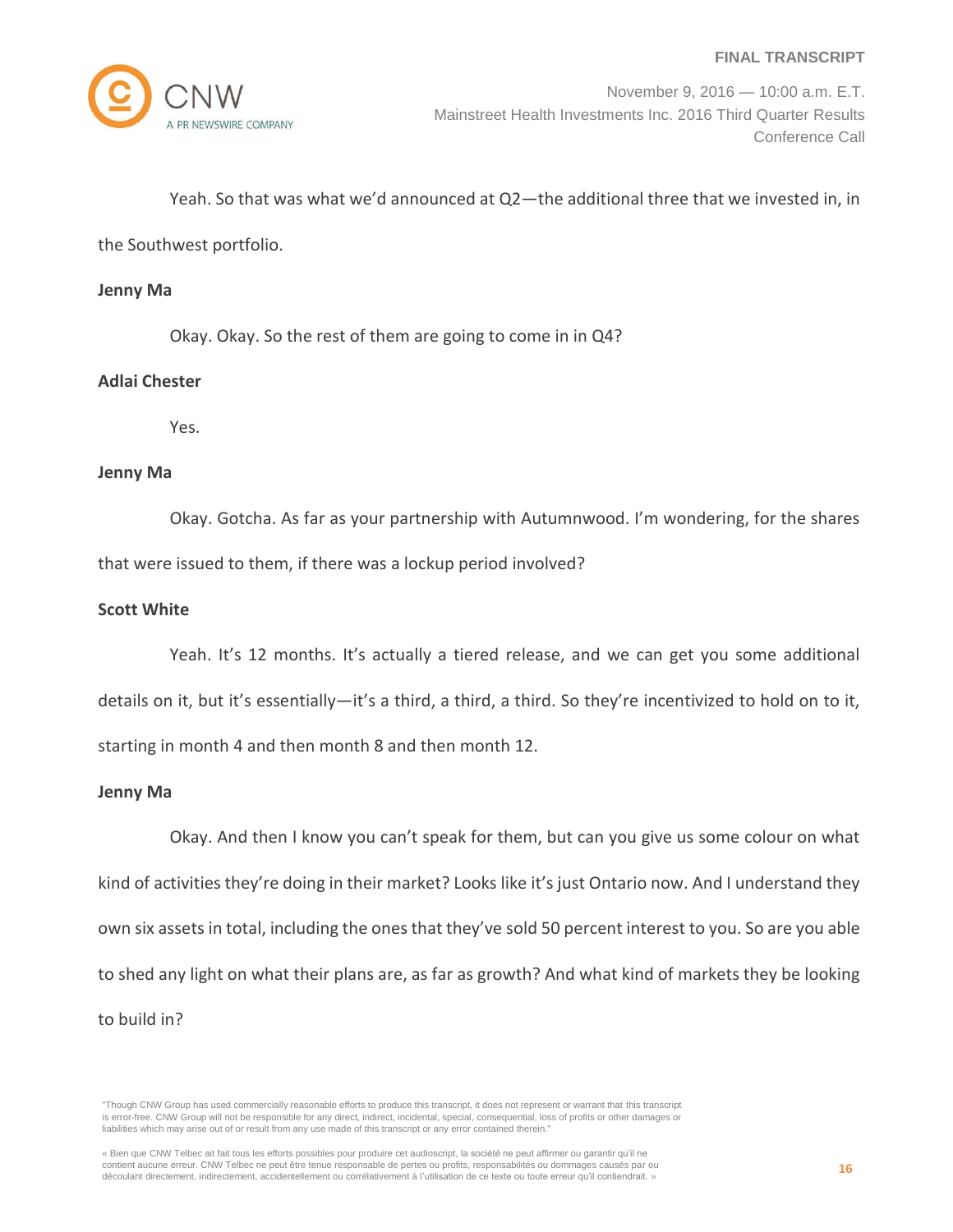

#### **Adlai Chester**

Yeah. They know the Northern Ontario markets as well as anybody, and it's one of the reasons why we wanted to partner with them in the first place. They are a developer; they've developed all six of the assets, including the four that we now own, and we're looking for future development opportunities with them. They've identified a few other sites that we're assessing at this point, as well as potential expansion opportunities on at least two of the four that we've acquired.

#### **Scott White**

Yeah. We're very excited about partnering with them. We think they're—once again, it's a good way for us to enter into the Canadian market.

#### **Jenny Ma**

Okay. And then as far as the Canadian markets. Are there any other markets that you're sort of kicking the tires on right now that you could speak to? Or what kind of opportunities there are north of the border?

### **Scott White**

Yeah. Not at this point. There are several that we're working on, but they're in really preliminary stages at this point.

### **Adlai Chester**

Yeah but I think—Jenny, this is Adlai. I think the—I think we have a message to the operators that's going to be compelling. If you think about—we're uniquely positioned for those operators that

<sup>&</sup>quot;Though CNW Group has used commercially reasonable efforts to produce this transcript, it does not represent or warrant that this transcript is error-free. CNW Group will not be responsible for any direct, indirect, incidental, special, consequential, loss of profits or other damages or liabilities which may arise out of or result from any use made of this transcript or any error contained therein."

<sup>«</sup> Bien que CNW Telbec ait fait tous les efforts possibles pour produire cet audioscript, la société ne peut affirmer ou garantir qu'il ne contient aucune erreur. CNW Telbec ne peut être tenue responsable de pertes ou profits, responsabilités ou dommages causés par ou découlant directement, indirectement, accidentellement ou corrélativement à l'utilisation de ce texte ou toute erreur qu'il contiendrait. »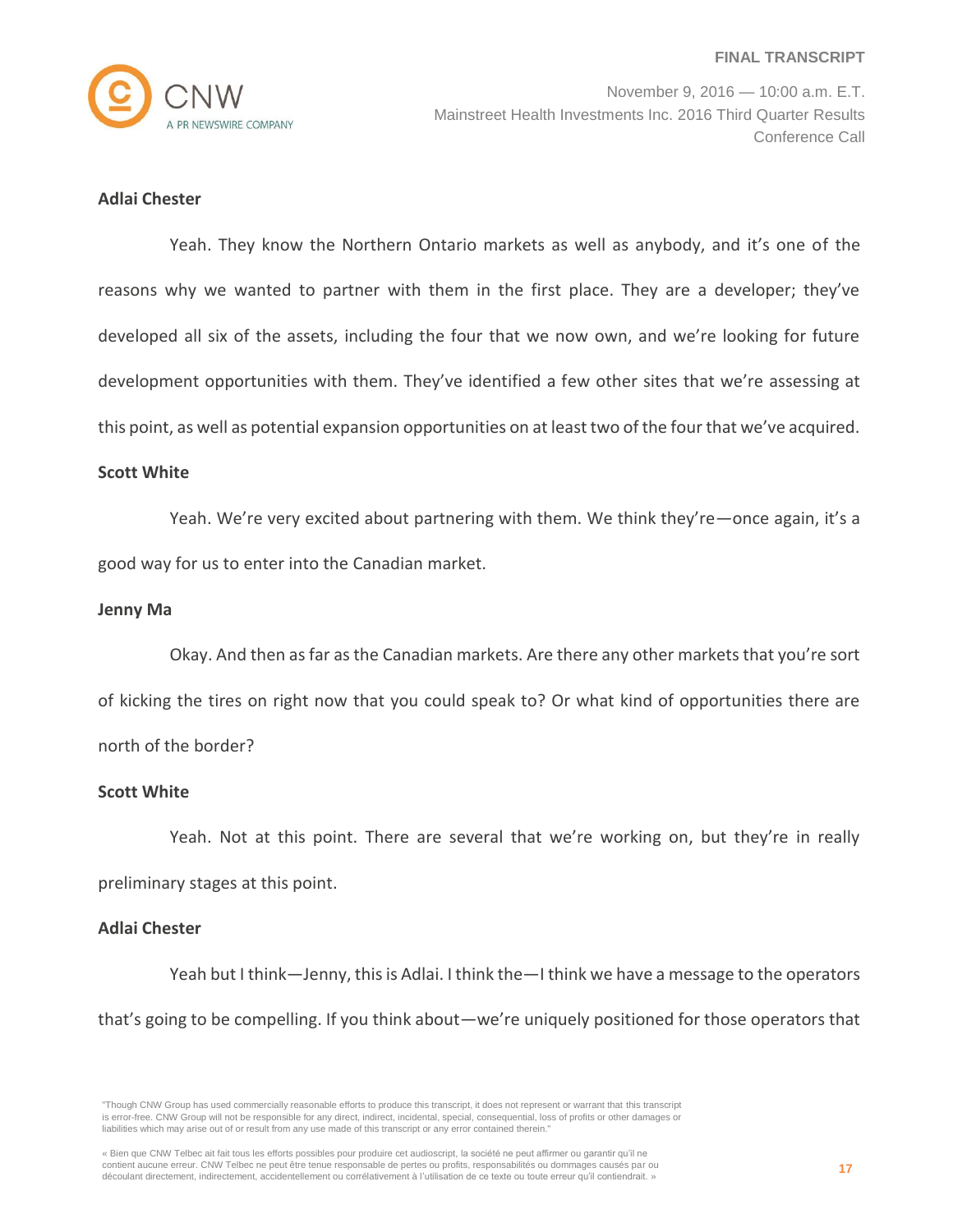

November 9, 2016 — 10:00 a.m. E.T. Mainstreet Health Investments Inc. 2016 Third Quarter Results Conference Call

are kind of mid-market, who want to keep their business but grow it. And we can come alongside them, be a good capital partner, and help them do that. So I think it's going to resonate. I was just out in Vancouver last week with a lot of them, talking to them about that as an option.

#### **Jenny Ma**

Okay. And then my last question is related to the election, but hopefully not political. Has there been any chatter about Medicare, Medicaid funding, coming out of that? If there was, I'm not sure if it was lost in all the other rhetoric. But if there's any information or insight you could provide from your standpoint, that'd be great.

## **Adlai Chester**

No, there hasn't. I think, in general, there's going to be a little bit of wait and see what happens. Interesting, health care space was up initially this morning. I think people—they're viewing it positively with Trump and that situation. So we'll continue to monitor it. The one thing that we know in our industry, specifically on the government reimbursement side of things, is that it's constantly changing. But our operators are used to it, and they're going to continue to adapt. And we know our industry's going to be here in the next 10 years, and it's going to be profitable for operators, and we just want to make sure we're partnering with the groups that know how to adjust to it. So as we look at it, it's probably too early to say, but in general, we feel positive about the direction it's headed.

#### **Jenny Ma**

<sup>«</sup> Bien que CNW Telbec ait fait tous les efforts possibles pour produire cet audioscript, la société ne peut affirmer ou garantir qu'il ne contient aucune erreur. CNW Telbec ne peut être tenue responsable de pertes ou profits, responsabilités ou dommages causés par ou découlant directement, indirectement, accidentellement ou corrélativement à l'utilisation de ce texte ou toute erreur qu'il contiendrait. »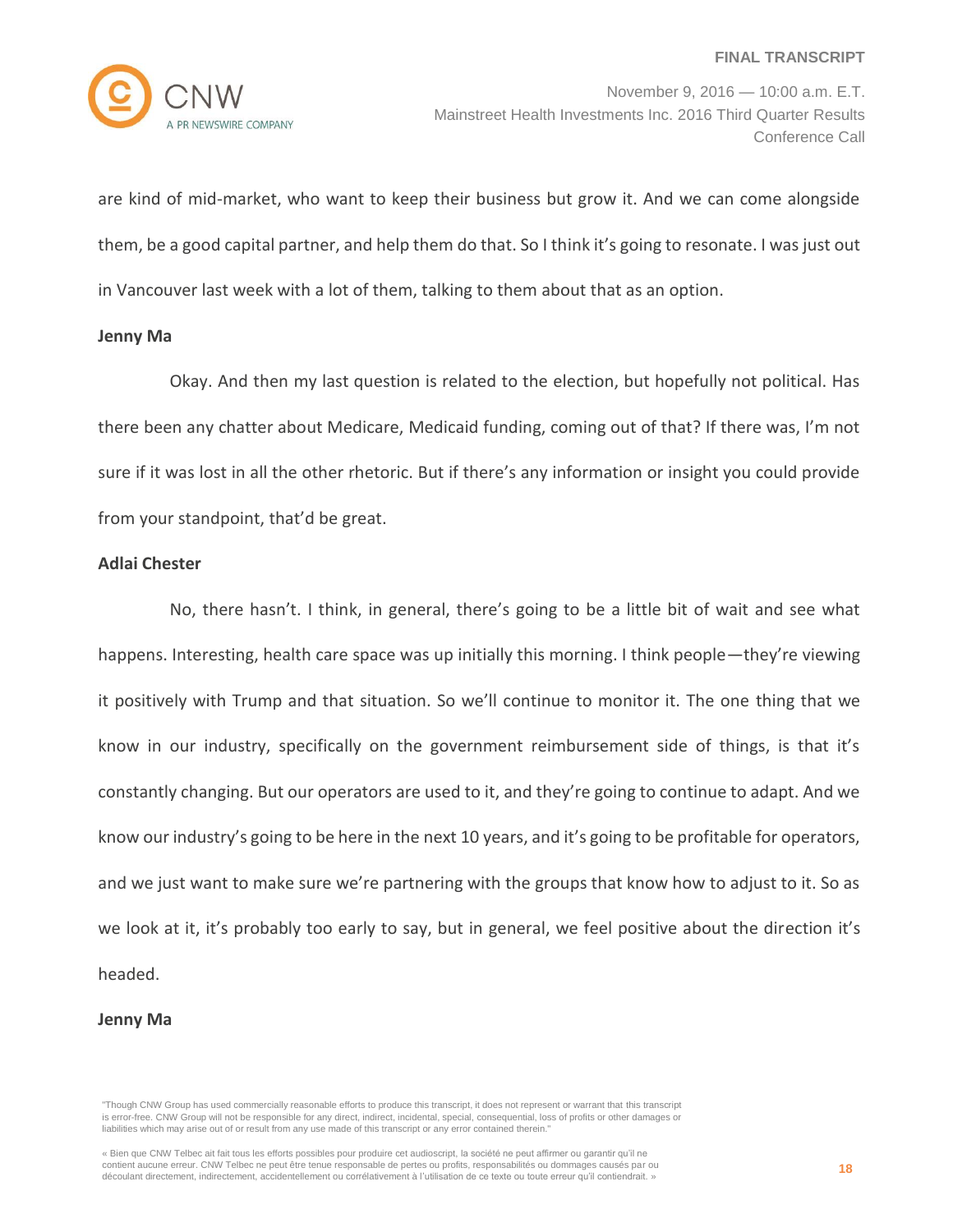

November 9, 2016 — 10:00 a.m. E.T. Mainstreet Health Investments Inc. 2016 Third Quarter Results Conference Call

Okay. Sounds great. I will turn it back. Thanks.

# **Adlai Chester**

Thanks, Jenny.

## **Operator**

Our next question comes from the line of Matt Kornack from National Bank Financial. Please go ahead.

# **Matt Kornack** — National Bank Financial

Morning, guys. I just wanted to quickly follow up on Jenny's question there, not so much with regards to Medicare or Medicaid, but in terms of the Affordable Care Act. Has that changed the dynamics at all within the space, in terms of the interplay between hospitals and SNFs? Or is it fairly or is it the same as it used to be?

### **Adlai Chester**

No, it has. And I think whether it's the Affordable Care Act or just a shift in what was going to happen regardless, is the idea that hospitals are now going to be more concerned on where they're discharging their patients. And so we're hearing it over and over again. The one thing that's great about the partnership with Mainstreet—the private company—the number one conversation they're having is with hospital systems. And so although they're partnering with operators, the hospital system is at the table in the beginning.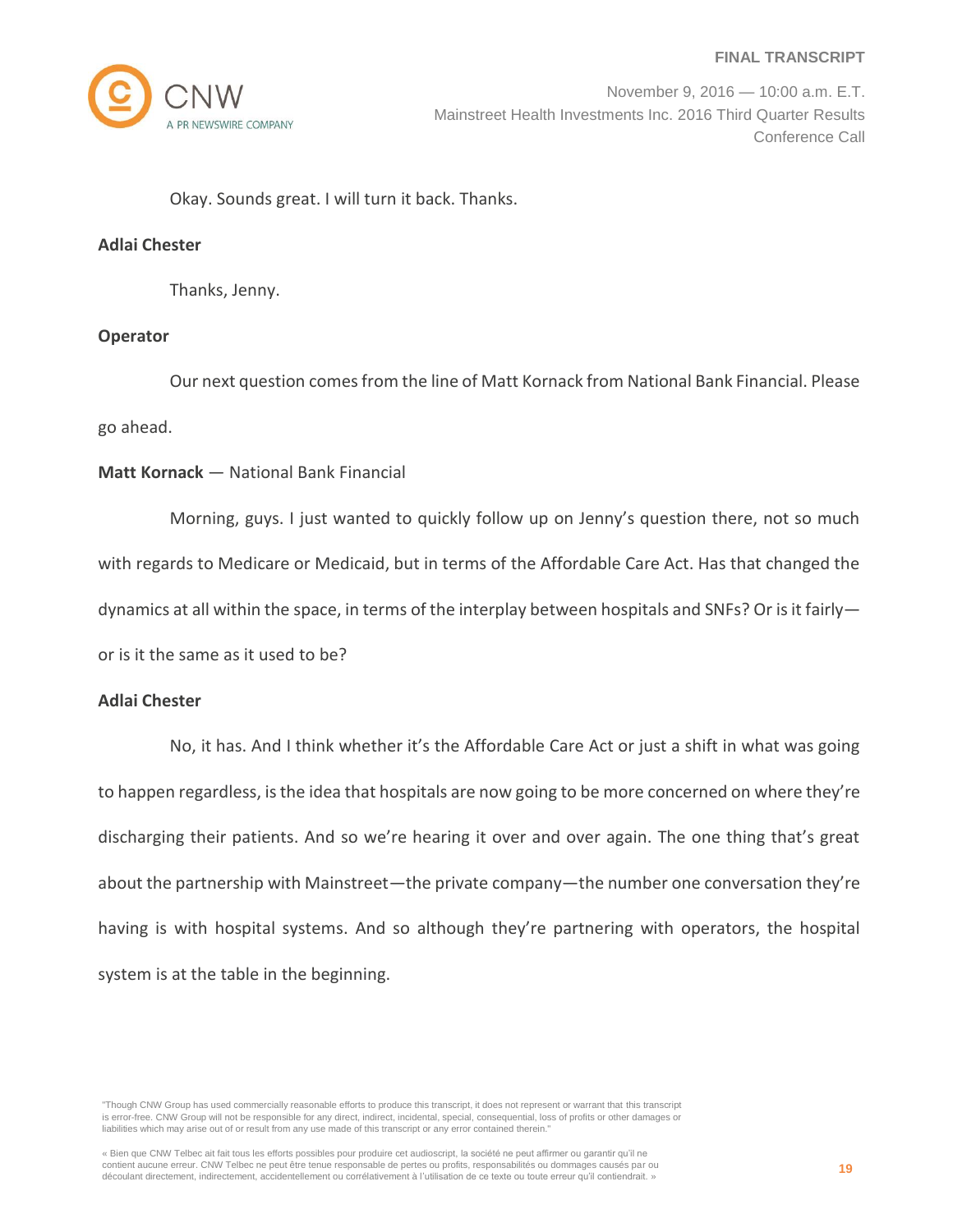

November 9, 2016 — 10:00 a.m. E.T. Mainstreet Health Investments Inc. 2016 Third Quarter Results Conference Call

So it is—whether the Affordable Care Act stays intact or doesn't, this is where the industry is headed, which is the operators that are going to win—and Symphony is a good example of this are the ones that understand the importance of partnering with the hospital systems. The hospital systems will continue to decrease the number of skilled nursing facilities they're discharging to, and we want to make sure we own the properties that are well positioned to increase our market share.

### **Matt Kornack**

Interesting. And in terms of your acquisition strategy going forward—development versus buying third-party acquisitions. Can you speak to sort of what you favour in this market at this point? And also 10-year bond yields have crept up a little bit in the States as a result of this—I guess infrastructure spend—hopes out of the Trump administration. So do you think that impacts the industry at all from a cap rate standpoint?

#### **Adlai Chester**

Yeah. No. It's a great question, Matt. And we—there's a little bit of thread in the needle, which is in a rising interest rate environment, we're going to have to make sure that we're acquiring things at either higher yields or alternative types of investments. It's why development becomes interesting, because it's extremely accretive for us from that standpoint. So we're going to want to continue to do development in a big way, because we believe it's the best way to generate a higherthan-market return, plus also have brand-new assets.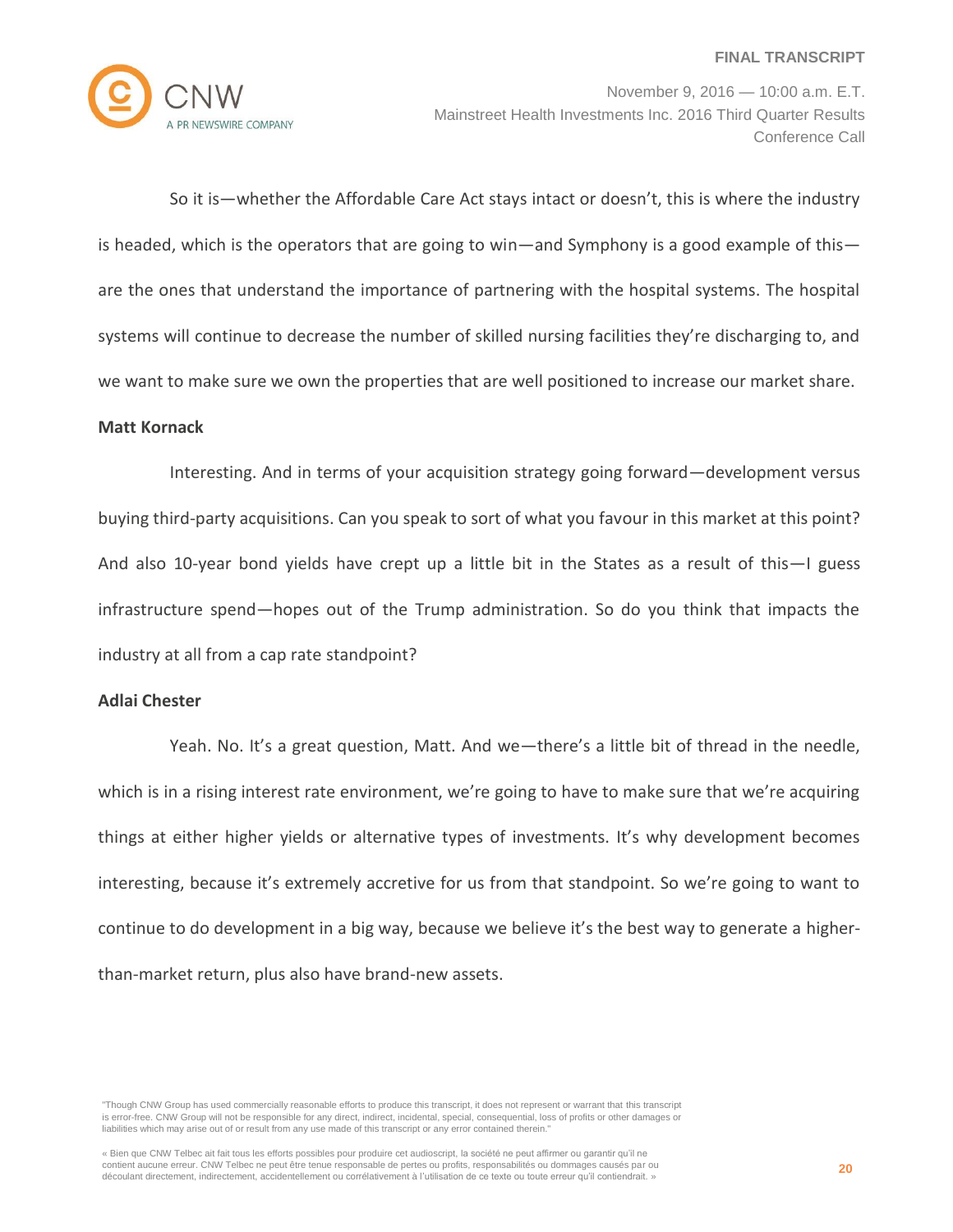

November 9, 2016 — 10:00 a.m. E.T. Mainstreet Health Investments Inc. 2016 Third Quarter Results Conference Call

With that said, we want to make sure that we are building a portfolio that has stabilized coverage. And so getting too much development and not having stabilized coverage in the underlying operations is something we want to be keenly aware of. So it's a little bit of a balancing act. So I would say that you'll see us do more development, because ultimately that's higher quality assets, but we're going to continue to look at acquisition opportunities, both in the senior housing and the skilled nursing space. We're not afraid of skilled nursing space; we know it really well, and we know which markets we want to be in and which operators we want to partner with. So I think you're going to see us do a little bit of both, but I would expect you'd see us tick up the development a little bit.

# **Matt Kornack**

And your leases—remind me. There's a CPI adjustment component to a lot of them? Or is

there not?

# **Adlai Chester**

They are. Yeah. All of them have either stated lease escalators or something tied to CPI. So that obviously keeps us growing at a clip, but if we want to outpace anything, then we're going to have to find ways to be creative in some other structures, which is we like the development.

### **Matt Kornack**

Okay. Thanks.

# **Operator**

And as a reminder, if you would like to ask a question, that's \*, 1 on your telephone keypad.

<sup>«</sup> Bien que CNW Telbec ait fait tous les efforts possibles pour produire cet audioscript, la société ne peut affirmer ou garantir qu'il ne contient aucune erreur. CNW Telbec ne peut être tenue responsable de pertes ou profits, responsabilités ou dommages causés par ou découlant directement, indirectement, accidentellement ou corrélativement à l'utilisation de ce texte ou toute erreur qu'il contiendrait. »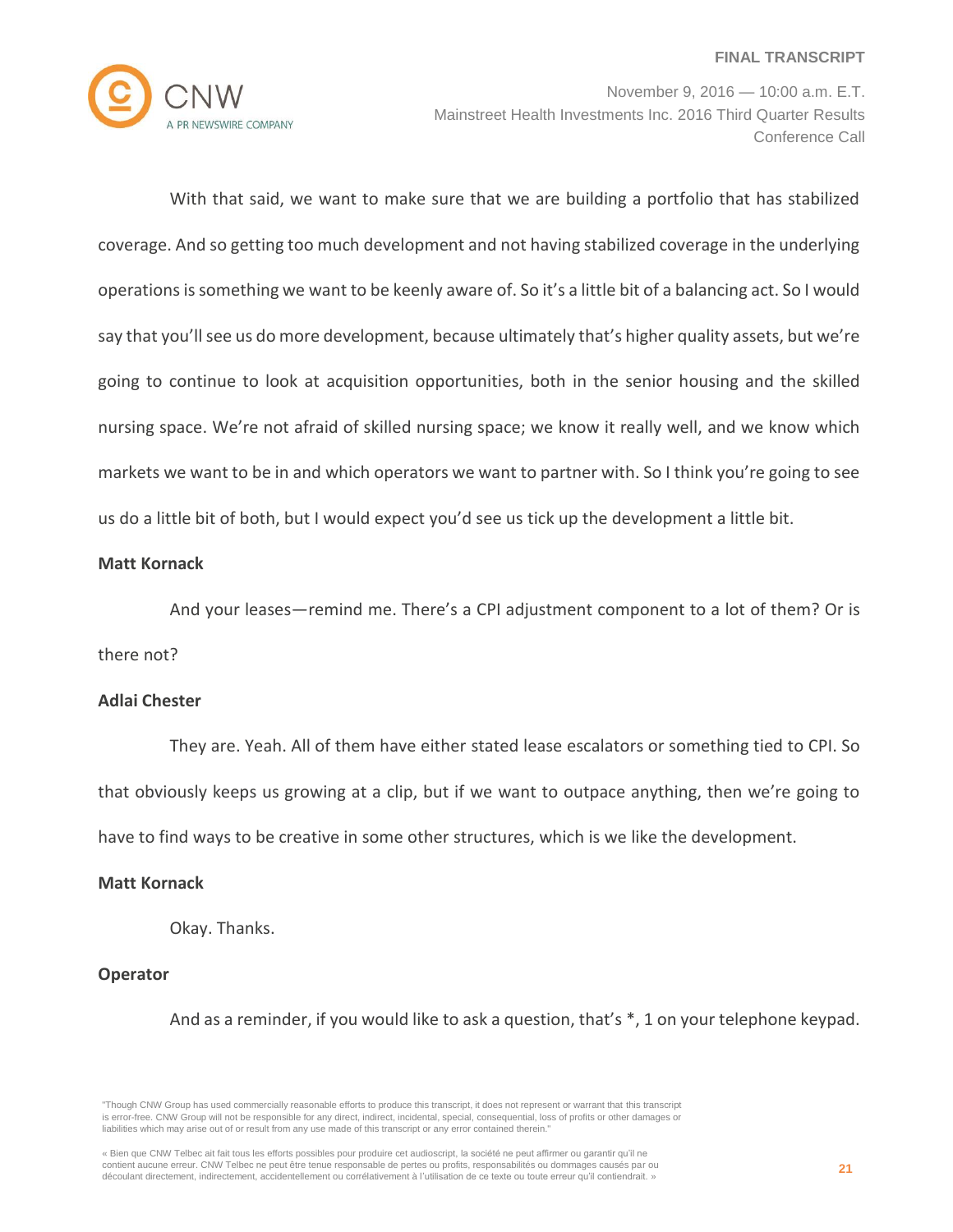

# Our next question comes from Yash Sankpal from CIBC. Please go ahead.

## **Yashwant Sankpal** — CIBC World Markets

Good morning.

# **Adlai Chester**

Good morning, Yash.

## **Scott White**

Morning.

# **Yashwant Sankpal**

Just one question. Adlai, you said in your prepared remarks that you think your operators will outpace their peers in terms of operating metrics. So just wanted to understand what gives you that confidence?

### **Adlai Chester**

Yeah. So I think we have an advantage from other groups in the fact that we are starting from essentially—we're small cap—and we're starting from zero in terms of what we're acquiring, and we're \$630 million in assets. But as we acquire assets, we have the advantage of being behind the change, so we know the change is coming already, as we acquire the asset. So I think it allows us to make sure we're partnering with the right operators and in the right markets and, once again, getting in early with the hospital system, because I can't stress it enough. Over the last two months, I've been talking with investors that—that is where this industry is going on that piece of our portfolio.

<sup>&</sup>quot;Though CNW Group has used commercially reasonable efforts to produce this transcript, it does not represent or warrant that this transcript is error-free. CNW Group will not be responsible for any direct, indirect, incidental, special, consequential, loss of profits or other damages or liabilities which may arise out of or result from any use made of this transcript or any error contained therein."

<sup>«</sup> Bien que CNW Telbec ait fait tous les efforts possibles pour produire cet audioscript, la société ne peut affirmer ou garantir qu'il ne contient aucune erreur. CNW Telbec ne peut être tenue responsable de pertes ou profits, responsabilités ou dommages causés par ou découlant directement, indirectement, accidentellement ou corrélativement à l'utilisation de ce texte ou toute erreur qu'il contiendrait. »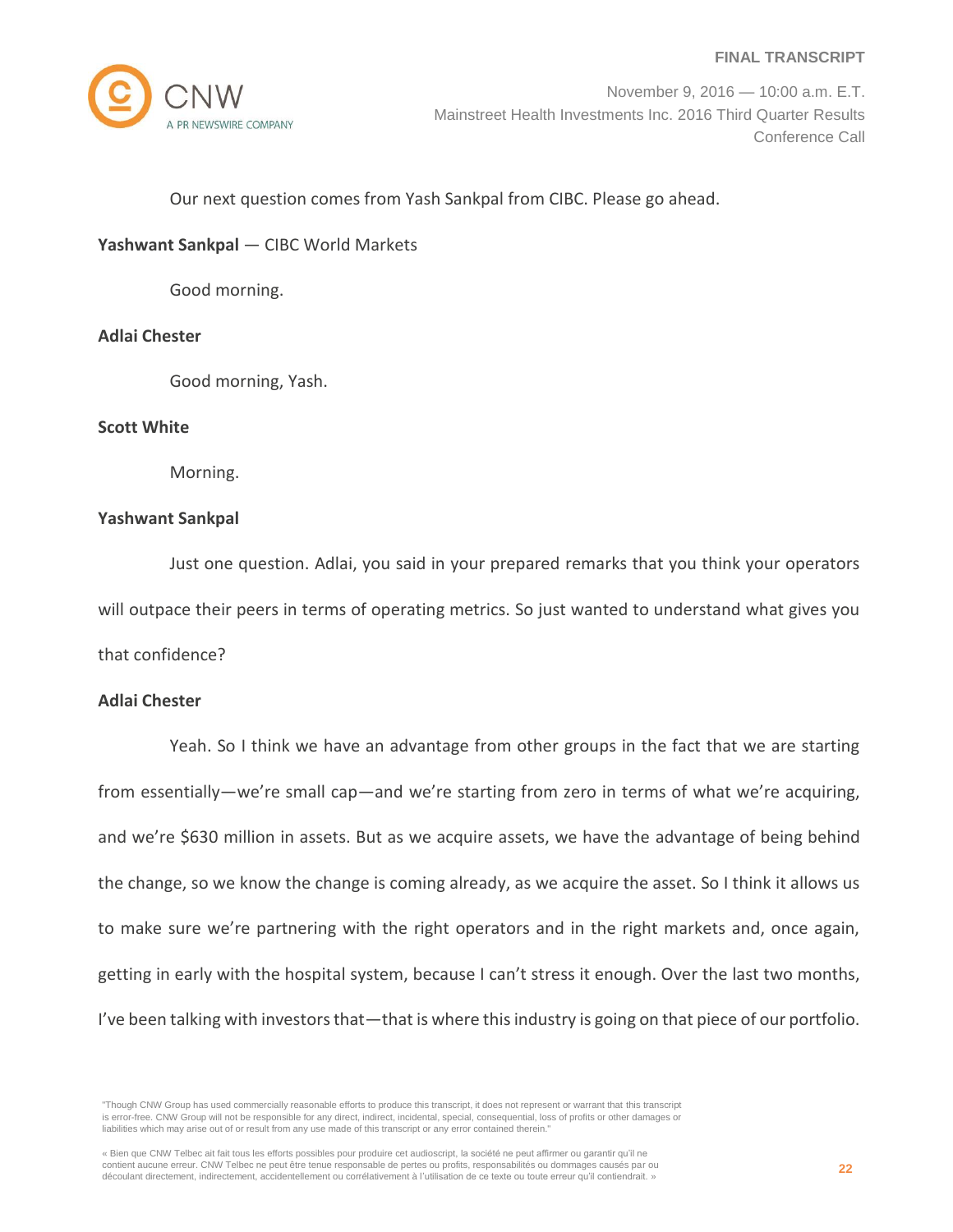

Obviously the senior housing's a different element, but the skilled nursing piece of it and long-term care—the hospital system is so vitally important. So I just feel like the operators that we partner with understand that, and we're acquiring assets in markets that are well positioned.

#### **Scott White**

Yeah. Yash, this is Scott White. Let me comment on that as well. When we focus on operators and you look at our portfolio of operators, I think what you'll find is we have to date, historically, not partnered with the very largest operators in the country, and I think what you've seen transpire over the last couple of weeks is that some of the very largest operators have a very difficult time maneuvering the ship. It is an industry that rewards the ability to be nimble, that rewards the ability to pivot. As Adlai answered before, some of the questions about where is the industry going? What's going on with the reimbursement? The reality is no one really knows.

The reality is that the industry's not going away; thus, the successful ones will be nimble and able to pivot. On the other end of the spectrum—so I mentioned that we're not partnering with the very largest partners or operators in the industry—and the other end of the spectrum, this industry continues to become more complex. And one of the things you will find for the most part is we're not going to be partnering with operators that own one or two buildings or are brand new to the industry. So as you look at the portfolio of our operators, they all have a long track record of doing this. They're small enough that they can pivot and be nimble; yet they're large enough and sophisticated enough